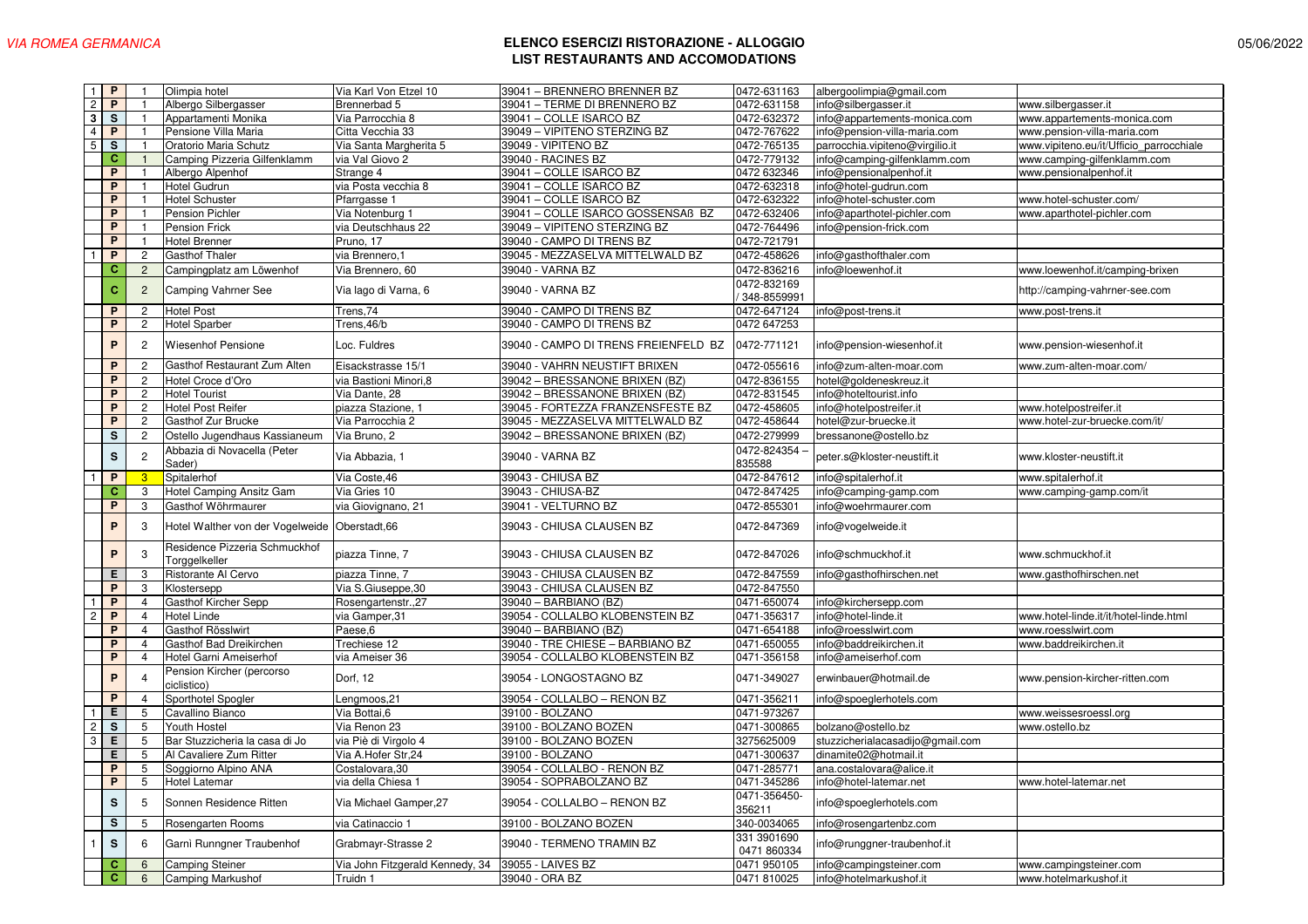| 0471-963411 /<br>Albergo Leone - Gasthof Zum<br>P<br>6<br>Via Barleit, 14<br>39052 - CALDARO BZ<br>335-824252<br>Loewen<br>39040 - TERMENO TRAMIN BZ<br>P<br>Hotel Schneckenthalerhof<br>via Schneckenthaler 25<br>0471-860104<br>6<br>nfo@schneckenthalerhof.com<br>P<br>San Giuseppe al Lago 28<br>39051 - LAGO DI CALDARO BZ<br>0471-960158<br>6<br><b>Hotel Seeperle</b><br>nfo@seeperle.com<br>P<br>6<br>via Colterenzio 37<br>39057 - COLTERENZIO BZ<br>0471-662717<br>Pensione Ebnerhof<br>nfo@ebnerhof.com<br>0471-963102<br>39052 - CALDARO BZ<br>s<br>Residence Haus Karin<br>Via Vivaio, 11<br>haus.karin@dnet.it<br>6<br>www.hauskarin.info<br>340-0977578<br>39040 - TERMENO TRAMIN BZ<br>0471-860482<br>s<br>6<br>Garnì Gartenheim<br>piazza Municipio, 4<br>nfo@gartenheim.com<br>Jugendhaus Dr. Josef Noldin Afra<br>s<br>0471-884356<br>Dr.Josef-Noldin-Strasse, 20<br>39040 - SALORNO SALURN BZ<br>1<br>7<br>info@noldinhaus.org<br>www.noldinhaus.org<br>Genossenschaft<br>0471 880709<br>с<br>$\overline{7}$<br>39040 - CORTACCIA BZ<br>Camping Obstgarten<br>Rio Largo, 9<br>nfo@camping-obstgarten.it<br>www.camping-obstgarten.it<br>340 4825876<br>P<br><b>Gasthof Restaurant Terzer</b><br>Obergasse 5a<br>39040 - CORTACCIA BZ<br>0471-880219<br>nfo@gasthof-terzer.it<br>s<br><b>B&amp;B</b> La Ferrata<br>Loc.Cadino<br>38010 - FAEDO TN<br>0461-669005<br>nfo@laferrata.com<br>8<br>www.laferrata.com<br>Azienda Agricola Eredi Cobelli<br>loc. Panizza di Sopra, Strada del<br>P<br>38015 - SORNI DI LAVIS TN<br>$\overline{c}$<br>8<br>331-9672482<br>info@cobelli.it<br>www.cobelli.it<br>Aldo, Agriturismo Cabei<br>Vino 22<br>$\mathbf{3}$<br>8<br>Ostello della Gioventù<br>P<br>via Torre Vanga, 9<br>38100 - TRENTO<br>0461-263484<br>trento@gayaproject.it<br>с<br>8<br>Camping Hotel Moser<br>Via Nazionale, 64<br>38015 - SAN FELICE - LAVIS TN<br>0461 870248<br>ggio.asp?id=943<br>38122 - TRENTO<br>E.<br>8<br>Ristorante II Simposio<br>via A.Rosmini,19<br>0461-261848<br>www.ilsimposio.net<br>lsimposiotrento@gmail.com<br>38100 - TRENTO<br>0461-986255<br>Е<br>8<br>Birreria Pedavena<br>via Santa Croce, 15<br>www.laferrata.com<br>P<br>38122 - TRENTO<br>0461-233600<br>8<br>Albergo Accademia<br>Vicolo Colico 4/6<br>nfo@accademiahotel.it<br>www.accademiahotel.it<br>P<br>Hotel Garnì al Marinaio<br>via dei Marinai d'Italia 28<br>38123 - TRENTO<br>0461-933053<br>8<br>nfo@almarinaio.eu<br>www.almarinaio.eu<br>0461-246772,<br>P<br>8<br>Hotel Ristorante Corona<br>38015 - LAVIS TN<br>piazza Manci 4<br>notelcorona.lavis@alice.it<br>338-5948620<br>Hotel Ristorante Alla Nave<br>via Nazionale 22<br>38015 - NAVE SAN FELICE TN<br>0461-87.01.11<br>P<br>info@hotelallanave.it<br>www.hotelallanave.it/<br>8<br>P<br>8<br>Agriturismo Sole Blu<br>via IV Novembre, 32<br>38016 - MEZZOCORONA TN<br>0461-605242<br>dalen60@gmail.com<br>www.soleblu.com<br>P<br>38100 - TRENTO<br>8<br><b>Hotel America</b><br>via Torre Verde,50<br>0461-983010<br>nfo@hotelamerica.it<br>www.hotelamerica.it<br>Corso IV Novembre 71<br>38016 - MEZZOCORONA TN<br>s<br><b>B&amp;B La Masera</b><br>3477478634<br>sabella.cagliari@gmail.com<br>8<br>s<br>B&B Casa da Carmen<br>via Damiano Chiesa 2/6<br>38017 - MEZZOLOMBARDO TN<br>3488766476<br>8<br>bbcasadacarmen@gmail.com<br>www.bbcasadacarmen.com<br>s<br>via SS. Cosma e Damiano 94<br>info@dosstrento.it<br>8<br>Doss Trento<br>38121 - TRENTO<br>339 2039750<br>www.dosstrento.it<br>38121 - TRENTO<br>s<br>Cooperativa - Villa Sant'Ignazio<br>via Delle Laste, 22<br>0461-238720<br>ospitalita@vsi.it<br>8<br>www.vsi.it<br>s<br>38100 - TRENTO<br>345-8267294<br>8<br><b>B&amp;B AI Nettuno</b><br>via Romagnosi 26<br>nfo@bbnettuno.it<br>s<br><b>B&amp;B</b> Mia<br>38100 - TRENTO<br>327-6161663<br>8<br>via Torre Vanga 14<br>nfo@bbmia.it<br>38121 - TRENTO<br>s<br>8<br><b>B&amp;B La Malvasia</b><br>via Malvasia,77<br>331-1173197<br>nfolamalvasia@gmail.com<br>www.malvasia.it<br>s<br>B&B Ai Tre Portoni<br>38122 - TRENTO<br>vicolo Madruzzo, 8<br>348-7481804<br>ristopat@tiscali.it<br>8<br>www.aitreportoni.com<br>s<br>9<br><b>BeB Camere Ester</b><br>via Salè 10<br>30123 - POVO TN<br>0461-810380<br>$\overline{1}$<br>www.estercamer.it<br>340-5774207<br>www.trentinobedandbreakfast.it/beb/al-<br>$\overline{c}$<br>$\mathsf{s}$<br>9<br><b>B&amp;B Castel Charme</b><br>38057 - PERGINE VALSUGANA TN<br>via Pontara, 20/D<br>alcastelcharme@gmail.com<br>347-0585849<br>castel-charme<br>$\mathbf{3}$<br>38056 - LEVICO TERME TN<br>info@hotelsport.it<br>P<br>9<br>Hotel Sport<br>via Segantini 4<br>0461-706297<br>www.hotelsport.it<br>$\overline{4}$<br>viale Vittorio Emanuele 18<br>P<br>9<br><b>Hotel Liberty</b><br>38056 - LEVICO TERME TN<br>0461-701521<br>nfo@hotelliberty.it<br>www.hotelliberty.it<br>0461-700242<br>S<br>$5\phantom{.0}$<br>9<br>La Vecchia Fattoria<br>38056 - LEVICO TERME TN<br>www.vecchiafattorialevico.it<br>via per Caldonazzo,27<br>332512893973<br>0461-706261<br>s<br>6<br>9<br>B&B Alla Loggia dell'Imperatore<br>via G.Prati, 27<br>38056 - LEVICO TERME TN<br>info@allaloggiadellimperatore.com<br>www.allaloggiadellimperatore.com<br>339-4473015<br>0365 522595<br>Via Claudia Augusta 29 (Località<br>9<br>с<br>Camping Due Laghi<br>38056 - LEVICO TERME TN<br>nfo@estateincampeggio.it<br>348 4132258<br>Costa 3)<br>rentino/due-laghi/<br>0461-706491<br>c<br>9<br>Camping Lago Levico Village<br>Località Pleina, 5<br>38056 - LEVICO TERME TN<br>nfo@campinglevico.com<br>www.campinglevico.com<br>346-4219423<br>38052 - CALDONAZZO TN<br>0461 723341<br>c<br>9<br>Camping Village Mario<br>Via Lungo Lago, 4<br>info@campingmario.com<br>www.campingmario.com<br>C.<br>9<br>Via Penisola Verde, 5<br>38050 - CALDONAZZO TN<br>0461 723272<br>Camping Penisola Verde<br>info@penisolaverde.it<br>www.penisolaverde.it<br>C.<br>9<br>Camping Punta Lago Village<br>38050 - CALCERANICA TN<br>0461 723229<br>info@campingpuntalago.com<br>Via Lungo Lago, 70<br>www.campingpuntalago.com<br>0461 724464<br>c<br>9<br>Camping Riviera<br>Viale Venezia, 10<br>38050 - CALCERANICA TN<br>nfo@camping-riviera.net<br>https://camping-riviera.net<br>0461 723214<br>38050 - CALCERANICA TN<br>$\mathbf{C}$<br>Camping Al Pescatore<br>Via dei Pescatori, 1<br>9<br>0461 723062<br>trentino@campingpescatore.it<br>https://campingpescatore.com<br>Camping Punta Indiani<br>38057 - PERGINE TN<br>C.<br>Via di Mezzo Lago, 2<br>0461 548062<br>info@campingpuntaindiani.it<br>9<br>www.campingpuntaindiani.it<br>P<br>38056 - LEVICO TERME TN<br>9<br><b>Hotel Daniela</b><br>viale Venezia 3<br>0461-706213<br>nfo@hoteldaniela.it<br>www.hoteldaniela.it<br>P.<br>via de Vettorazzi,2<br>0471-706427<br>9<br>Hotel Cristallo, Sport & Wellness<br>38056 - LEVICO TERME TN<br>www.hotelcristallotrentino.it |  |  |  |  |                                           |
|----------------------------------------------------------------------------------------------------------------------------------------------------------------------------------------------------------------------------------------------------------------------------------------------------------------------------------------------------------------------------------------------------------------------------------------------------------------------------------------------------------------------------------------------------------------------------------------------------------------------------------------------------------------------------------------------------------------------------------------------------------------------------------------------------------------------------------------------------------------------------------------------------------------------------------------------------------------------------------------------------------------------------------------------------------------------------------------------------------------------------------------------------------------------------------------------------------------------------------------------------------------------------------------------------------------------------------------------------------------------------------------------------------------------------------------------------------------------------------------------------------------------------------------------------------------------------------------------------------------------------------------------------------------------------------------------------------------------------------------------------------------------------------------------------------------------------------------------------------------------------------------------------------------------------------------------------------------------------------------------------------------------------------------------------------------------------------------------------------------------------------------------------------------------------------------------------------------------------------------------------------------------------------------------------------------------------------------------------------------------------------------------------------------------------------------------------------------------------------------------------------------------------------------------------------------------------------------------------------------------------------------------------------------------------------------------------------------------------------------------------------------------------------------------------------------------------------------------------------------------------------------------------------------------------------------------------------------------------------------------------------------------------------------------------------------------------------------------------------------------------------------------------------------------------------------------------------------------------------------------------------------------------------------------------------------------------------------------------------------------------------------------------------------------------------------------------------------------------------------------------------------------------------------------------------------------------------------------------------------------------------------------------------------------------------------------------------------------------------------------------------------------------------------------------------------------------------------------------------------------------------------------------------------------------------------------------------------------------------------------------------------------------------------------------------------------------------------------------------------------------------------------------------------------------------------------------------------------------------------------------------------------------------------------------------------------------------------------------------------------------------------------------------------------------------------------------------------------------------------------------------------------------------------------------------------------------------------------------------------------------------------------------------------------------------------------------------------------------------------------------------------------------------------------------------------------------------------------------------------------------------------------------------------------------------------------------------------------------------------------------------------------------------------------------------------------------------------------------------------------------------------------------------------------------------------------------------------------------------------------------------------------------------------------------------------------------------------------------------------------------------------------------------------------------------------------------------------------------------------------------------------------------------------------------------------------------------------------------------------------------------------------------------------------------------------------------------------------------------------------------------------------------------------------------------------------------------------------------------------------------------------------------------------------------------------------------------------------------------------------------------------------------------------------------------------------------------------------------------------------------------------------------------------------------------------------------------------------------------------------------------------------------------------------------------------------------------------------------------------------------------------------------------------------------------------------------------------------------------------------------------------------------------------------------------------------------------------------------------------------------------------------------------------------------------------------------------------------------------------------------------------------------------------------------------------------------------------------------------------------------------------------------|--|--|--|--|-------------------------------------------|
|                                                                                                                                                                                                                                                                                                                                                                                                                                                                                                                                                                                                                                                                                                                                                                                                                                                                                                                                                                                                                                                                                                                                                                                                                                                                                                                                                                                                                                                                                                                                                                                                                                                                                                                                                                                                                                                                                                                                                                                                                                                                                                                                                                                                                                                                                                                                                                                                                                                                                                                                                                                                                                                                                                                                                                                                                                                                                                                                                                                                                                                                                                                                                                                                                                                                                                                                                                                                                                                                                                                                                                                                                                                                                                                                                                                                                                                                                                                                                                                                                                                                                                                                                                                                                                                                                                                                                                                                                                                                                                                                                                                                                                                                                                                                                                                                                                                                                                                                                                                                                                                                                                                                                                                                                                                                                                                                                                                                                                                                                                                                                                                                                                                                                                                                                                                                                                                                                                                                                                                                                                                                                                                                                                                                                                                                                                                                                                                                                                                                                                                                                                                                                                                                                                                                                                                                                                                                                                    |  |  |  |  |                                           |
|                                                                                                                                                                                                                                                                                                                                                                                                                                                                                                                                                                                                                                                                                                                                                                                                                                                                                                                                                                                                                                                                                                                                                                                                                                                                                                                                                                                                                                                                                                                                                                                                                                                                                                                                                                                                                                                                                                                                                                                                                                                                                                                                                                                                                                                                                                                                                                                                                                                                                                                                                                                                                                                                                                                                                                                                                                                                                                                                                                                                                                                                                                                                                                                                                                                                                                                                                                                                                                                                                                                                                                                                                                                                                                                                                                                                                                                                                                                                                                                                                                                                                                                                                                                                                                                                                                                                                                                                                                                                                                                                                                                                                                                                                                                                                                                                                                                                                                                                                                                                                                                                                                                                                                                                                                                                                                                                                                                                                                                                                                                                                                                                                                                                                                                                                                                                                                                                                                                                                                                                                                                                                                                                                                                                                                                                                                                                                                                                                                                                                                                                                                                                                                                                                                                                                                                                                                                                                                    |  |  |  |  |                                           |
|                                                                                                                                                                                                                                                                                                                                                                                                                                                                                                                                                                                                                                                                                                                                                                                                                                                                                                                                                                                                                                                                                                                                                                                                                                                                                                                                                                                                                                                                                                                                                                                                                                                                                                                                                                                                                                                                                                                                                                                                                                                                                                                                                                                                                                                                                                                                                                                                                                                                                                                                                                                                                                                                                                                                                                                                                                                                                                                                                                                                                                                                                                                                                                                                                                                                                                                                                                                                                                                                                                                                                                                                                                                                                                                                                                                                                                                                                                                                                                                                                                                                                                                                                                                                                                                                                                                                                                                                                                                                                                                                                                                                                                                                                                                                                                                                                                                                                                                                                                                                                                                                                                                                                                                                                                                                                                                                                                                                                                                                                                                                                                                                                                                                                                                                                                                                                                                                                                                                                                                                                                                                                                                                                                                                                                                                                                                                                                                                                                                                                                                                                                                                                                                                                                                                                                                                                                                                                                    |  |  |  |  |                                           |
|                                                                                                                                                                                                                                                                                                                                                                                                                                                                                                                                                                                                                                                                                                                                                                                                                                                                                                                                                                                                                                                                                                                                                                                                                                                                                                                                                                                                                                                                                                                                                                                                                                                                                                                                                                                                                                                                                                                                                                                                                                                                                                                                                                                                                                                                                                                                                                                                                                                                                                                                                                                                                                                                                                                                                                                                                                                                                                                                                                                                                                                                                                                                                                                                                                                                                                                                                                                                                                                                                                                                                                                                                                                                                                                                                                                                                                                                                                                                                                                                                                                                                                                                                                                                                                                                                                                                                                                                                                                                                                                                                                                                                                                                                                                                                                                                                                                                                                                                                                                                                                                                                                                                                                                                                                                                                                                                                                                                                                                                                                                                                                                                                                                                                                                                                                                                                                                                                                                                                                                                                                                                                                                                                                                                                                                                                                                                                                                                                                                                                                                                                                                                                                                                                                                                                                                                                                                                                                    |  |  |  |  |                                           |
|                                                                                                                                                                                                                                                                                                                                                                                                                                                                                                                                                                                                                                                                                                                                                                                                                                                                                                                                                                                                                                                                                                                                                                                                                                                                                                                                                                                                                                                                                                                                                                                                                                                                                                                                                                                                                                                                                                                                                                                                                                                                                                                                                                                                                                                                                                                                                                                                                                                                                                                                                                                                                                                                                                                                                                                                                                                                                                                                                                                                                                                                                                                                                                                                                                                                                                                                                                                                                                                                                                                                                                                                                                                                                                                                                                                                                                                                                                                                                                                                                                                                                                                                                                                                                                                                                                                                                                                                                                                                                                                                                                                                                                                                                                                                                                                                                                                                                                                                                                                                                                                                                                                                                                                                                                                                                                                                                                                                                                                                                                                                                                                                                                                                                                                                                                                                                                                                                                                                                                                                                                                                                                                                                                                                                                                                                                                                                                                                                                                                                                                                                                                                                                                                                                                                                                                                                                                                                                    |  |  |  |  |                                           |
|                                                                                                                                                                                                                                                                                                                                                                                                                                                                                                                                                                                                                                                                                                                                                                                                                                                                                                                                                                                                                                                                                                                                                                                                                                                                                                                                                                                                                                                                                                                                                                                                                                                                                                                                                                                                                                                                                                                                                                                                                                                                                                                                                                                                                                                                                                                                                                                                                                                                                                                                                                                                                                                                                                                                                                                                                                                                                                                                                                                                                                                                                                                                                                                                                                                                                                                                                                                                                                                                                                                                                                                                                                                                                                                                                                                                                                                                                                                                                                                                                                                                                                                                                                                                                                                                                                                                                                                                                                                                                                                                                                                                                                                                                                                                                                                                                                                                                                                                                                                                                                                                                                                                                                                                                                                                                                                                                                                                                                                                                                                                                                                                                                                                                                                                                                                                                                                                                                                                                                                                                                                                                                                                                                                                                                                                                                                                                                                                                                                                                                                                                                                                                                                                                                                                                                                                                                                                                                    |  |  |  |  |                                           |
|                                                                                                                                                                                                                                                                                                                                                                                                                                                                                                                                                                                                                                                                                                                                                                                                                                                                                                                                                                                                                                                                                                                                                                                                                                                                                                                                                                                                                                                                                                                                                                                                                                                                                                                                                                                                                                                                                                                                                                                                                                                                                                                                                                                                                                                                                                                                                                                                                                                                                                                                                                                                                                                                                                                                                                                                                                                                                                                                                                                                                                                                                                                                                                                                                                                                                                                                                                                                                                                                                                                                                                                                                                                                                                                                                                                                                                                                                                                                                                                                                                                                                                                                                                                                                                                                                                                                                                                                                                                                                                                                                                                                                                                                                                                                                                                                                                                                                                                                                                                                                                                                                                                                                                                                                                                                                                                                                                                                                                                                                                                                                                                                                                                                                                                                                                                                                                                                                                                                                                                                                                                                                                                                                                                                                                                                                                                                                                                                                                                                                                                                                                                                                                                                                                                                                                                                                                                                                                    |  |  |  |  |                                           |
|                                                                                                                                                                                                                                                                                                                                                                                                                                                                                                                                                                                                                                                                                                                                                                                                                                                                                                                                                                                                                                                                                                                                                                                                                                                                                                                                                                                                                                                                                                                                                                                                                                                                                                                                                                                                                                                                                                                                                                                                                                                                                                                                                                                                                                                                                                                                                                                                                                                                                                                                                                                                                                                                                                                                                                                                                                                                                                                                                                                                                                                                                                                                                                                                                                                                                                                                                                                                                                                                                                                                                                                                                                                                                                                                                                                                                                                                                                                                                                                                                                                                                                                                                                                                                                                                                                                                                                                                                                                                                                                                                                                                                                                                                                                                                                                                                                                                                                                                                                                                                                                                                                                                                                                                                                                                                                                                                                                                                                                                                                                                                                                                                                                                                                                                                                                                                                                                                                                                                                                                                                                                                                                                                                                                                                                                                                                                                                                                                                                                                                                                                                                                                                                                                                                                                                                                                                                                                                    |  |  |  |  |                                           |
|                                                                                                                                                                                                                                                                                                                                                                                                                                                                                                                                                                                                                                                                                                                                                                                                                                                                                                                                                                                                                                                                                                                                                                                                                                                                                                                                                                                                                                                                                                                                                                                                                                                                                                                                                                                                                                                                                                                                                                                                                                                                                                                                                                                                                                                                                                                                                                                                                                                                                                                                                                                                                                                                                                                                                                                                                                                                                                                                                                                                                                                                                                                                                                                                                                                                                                                                                                                                                                                                                                                                                                                                                                                                                                                                                                                                                                                                                                                                                                                                                                                                                                                                                                                                                                                                                                                                                                                                                                                                                                                                                                                                                                                                                                                                                                                                                                                                                                                                                                                                                                                                                                                                                                                                                                                                                                                                                                                                                                                                                                                                                                                                                                                                                                                                                                                                                                                                                                                                                                                                                                                                                                                                                                                                                                                                                                                                                                                                                                                                                                                                                                                                                                                                                                                                                                                                                                                                                                    |  |  |  |  |                                           |
|                                                                                                                                                                                                                                                                                                                                                                                                                                                                                                                                                                                                                                                                                                                                                                                                                                                                                                                                                                                                                                                                                                                                                                                                                                                                                                                                                                                                                                                                                                                                                                                                                                                                                                                                                                                                                                                                                                                                                                                                                                                                                                                                                                                                                                                                                                                                                                                                                                                                                                                                                                                                                                                                                                                                                                                                                                                                                                                                                                                                                                                                                                                                                                                                                                                                                                                                                                                                                                                                                                                                                                                                                                                                                                                                                                                                                                                                                                                                                                                                                                                                                                                                                                                                                                                                                                                                                                                                                                                                                                                                                                                                                                                                                                                                                                                                                                                                                                                                                                                                                                                                                                                                                                                                                                                                                                                                                                                                                                                                                                                                                                                                                                                                                                                                                                                                                                                                                                                                                                                                                                                                                                                                                                                                                                                                                                                                                                                                                                                                                                                                                                                                                                                                                                                                                                                                                                                                                                    |  |  |  |  |                                           |
|                                                                                                                                                                                                                                                                                                                                                                                                                                                                                                                                                                                                                                                                                                                                                                                                                                                                                                                                                                                                                                                                                                                                                                                                                                                                                                                                                                                                                                                                                                                                                                                                                                                                                                                                                                                                                                                                                                                                                                                                                                                                                                                                                                                                                                                                                                                                                                                                                                                                                                                                                                                                                                                                                                                                                                                                                                                                                                                                                                                                                                                                                                                                                                                                                                                                                                                                                                                                                                                                                                                                                                                                                                                                                                                                                                                                                                                                                                                                                                                                                                                                                                                                                                                                                                                                                                                                                                                                                                                                                                                                                                                                                                                                                                                                                                                                                                                                                                                                                                                                                                                                                                                                                                                                                                                                                                                                                                                                                                                                                                                                                                                                                                                                                                                                                                                                                                                                                                                                                                                                                                                                                                                                                                                                                                                                                                                                                                                                                                                                                                                                                                                                                                                                                                                                                                                                                                                                                                    |  |  |  |  |                                           |
|                                                                                                                                                                                                                                                                                                                                                                                                                                                                                                                                                                                                                                                                                                                                                                                                                                                                                                                                                                                                                                                                                                                                                                                                                                                                                                                                                                                                                                                                                                                                                                                                                                                                                                                                                                                                                                                                                                                                                                                                                                                                                                                                                                                                                                                                                                                                                                                                                                                                                                                                                                                                                                                                                                                                                                                                                                                                                                                                                                                                                                                                                                                                                                                                                                                                                                                                                                                                                                                                                                                                                                                                                                                                                                                                                                                                                                                                                                                                                                                                                                                                                                                                                                                                                                                                                                                                                                                                                                                                                                                                                                                                                                                                                                                                                                                                                                                                                                                                                                                                                                                                                                                                                                                                                                                                                                                                                                                                                                                                                                                                                                                                                                                                                                                                                                                                                                                                                                                                                                                                                                                                                                                                                                                                                                                                                                                                                                                                                                                                                                                                                                                                                                                                                                                                                                                                                                                                                                    |  |  |  |  |                                           |
|                                                                                                                                                                                                                                                                                                                                                                                                                                                                                                                                                                                                                                                                                                                                                                                                                                                                                                                                                                                                                                                                                                                                                                                                                                                                                                                                                                                                                                                                                                                                                                                                                                                                                                                                                                                                                                                                                                                                                                                                                                                                                                                                                                                                                                                                                                                                                                                                                                                                                                                                                                                                                                                                                                                                                                                                                                                                                                                                                                                                                                                                                                                                                                                                                                                                                                                                                                                                                                                                                                                                                                                                                                                                                                                                                                                                                                                                                                                                                                                                                                                                                                                                                                                                                                                                                                                                                                                                                                                                                                                                                                                                                                                                                                                                                                                                                                                                                                                                                                                                                                                                                                                                                                                                                                                                                                                                                                                                                                                                                                                                                                                                                                                                                                                                                                                                                                                                                                                                                                                                                                                                                                                                                                                                                                                                                                                                                                                                                                                                                                                                                                                                                                                                                                                                                                                                                                                                                                    |  |  |  |  |                                           |
|                                                                                                                                                                                                                                                                                                                                                                                                                                                                                                                                                                                                                                                                                                                                                                                                                                                                                                                                                                                                                                                                                                                                                                                                                                                                                                                                                                                                                                                                                                                                                                                                                                                                                                                                                                                                                                                                                                                                                                                                                                                                                                                                                                                                                                                                                                                                                                                                                                                                                                                                                                                                                                                                                                                                                                                                                                                                                                                                                                                                                                                                                                                                                                                                                                                                                                                                                                                                                                                                                                                                                                                                                                                                                                                                                                                                                                                                                                                                                                                                                                                                                                                                                                                                                                                                                                                                                                                                                                                                                                                                                                                                                                                                                                                                                                                                                                                                                                                                                                                                                                                                                                                                                                                                                                                                                                                                                                                                                                                                                                                                                                                                                                                                                                                                                                                                                                                                                                                                                                                                                                                                                                                                                                                                                                                                                                                                                                                                                                                                                                                                                                                                                                                                                                                                                                                                                                                                                                    |  |  |  |  |                                           |
|                                                                                                                                                                                                                                                                                                                                                                                                                                                                                                                                                                                                                                                                                                                                                                                                                                                                                                                                                                                                                                                                                                                                                                                                                                                                                                                                                                                                                                                                                                                                                                                                                                                                                                                                                                                                                                                                                                                                                                                                                                                                                                                                                                                                                                                                                                                                                                                                                                                                                                                                                                                                                                                                                                                                                                                                                                                                                                                                                                                                                                                                                                                                                                                                                                                                                                                                                                                                                                                                                                                                                                                                                                                                                                                                                                                                                                                                                                                                                                                                                                                                                                                                                                                                                                                                                                                                                                                                                                                                                                                                                                                                                                                                                                                                                                                                                                                                                                                                                                                                                                                                                                                                                                                                                                                                                                                                                                                                                                                                                                                                                                                                                                                                                                                                                                                                                                                                                                                                                                                                                                                                                                                                                                                                                                                                                                                                                                                                                                                                                                                                                                                                                                                                                                                                                                                                                                                                                                    |  |  |  |  | www.guidacampeggi.com/scheda_campe        |
|                                                                                                                                                                                                                                                                                                                                                                                                                                                                                                                                                                                                                                                                                                                                                                                                                                                                                                                                                                                                                                                                                                                                                                                                                                                                                                                                                                                                                                                                                                                                                                                                                                                                                                                                                                                                                                                                                                                                                                                                                                                                                                                                                                                                                                                                                                                                                                                                                                                                                                                                                                                                                                                                                                                                                                                                                                                                                                                                                                                                                                                                                                                                                                                                                                                                                                                                                                                                                                                                                                                                                                                                                                                                                                                                                                                                                                                                                                                                                                                                                                                                                                                                                                                                                                                                                                                                                                                                                                                                                                                                                                                                                                                                                                                                                                                                                                                                                                                                                                                                                                                                                                                                                                                                                                                                                                                                                                                                                                                                                                                                                                                                                                                                                                                                                                                                                                                                                                                                                                                                                                                                                                                                                                                                                                                                                                                                                                                                                                                                                                                                                                                                                                                                                                                                                                                                                                                                                                    |  |  |  |  |                                           |
|                                                                                                                                                                                                                                                                                                                                                                                                                                                                                                                                                                                                                                                                                                                                                                                                                                                                                                                                                                                                                                                                                                                                                                                                                                                                                                                                                                                                                                                                                                                                                                                                                                                                                                                                                                                                                                                                                                                                                                                                                                                                                                                                                                                                                                                                                                                                                                                                                                                                                                                                                                                                                                                                                                                                                                                                                                                                                                                                                                                                                                                                                                                                                                                                                                                                                                                                                                                                                                                                                                                                                                                                                                                                                                                                                                                                                                                                                                                                                                                                                                                                                                                                                                                                                                                                                                                                                                                                                                                                                                                                                                                                                                                                                                                                                                                                                                                                                                                                                                                                                                                                                                                                                                                                                                                                                                                                                                                                                                                                                                                                                                                                                                                                                                                                                                                                                                                                                                                                                                                                                                                                                                                                                                                                                                                                                                                                                                                                                                                                                                                                                                                                                                                                                                                                                                                                                                                                                                    |  |  |  |  |                                           |
|                                                                                                                                                                                                                                                                                                                                                                                                                                                                                                                                                                                                                                                                                                                                                                                                                                                                                                                                                                                                                                                                                                                                                                                                                                                                                                                                                                                                                                                                                                                                                                                                                                                                                                                                                                                                                                                                                                                                                                                                                                                                                                                                                                                                                                                                                                                                                                                                                                                                                                                                                                                                                                                                                                                                                                                                                                                                                                                                                                                                                                                                                                                                                                                                                                                                                                                                                                                                                                                                                                                                                                                                                                                                                                                                                                                                                                                                                                                                                                                                                                                                                                                                                                                                                                                                                                                                                                                                                                                                                                                                                                                                                                                                                                                                                                                                                                                                                                                                                                                                                                                                                                                                                                                                                                                                                                                                                                                                                                                                                                                                                                                                                                                                                                                                                                                                                                                                                                                                                                                                                                                                                                                                                                                                                                                                                                                                                                                                                                                                                                                                                                                                                                                                                                                                                                                                                                                                                                    |  |  |  |  |                                           |
|                                                                                                                                                                                                                                                                                                                                                                                                                                                                                                                                                                                                                                                                                                                                                                                                                                                                                                                                                                                                                                                                                                                                                                                                                                                                                                                                                                                                                                                                                                                                                                                                                                                                                                                                                                                                                                                                                                                                                                                                                                                                                                                                                                                                                                                                                                                                                                                                                                                                                                                                                                                                                                                                                                                                                                                                                                                                                                                                                                                                                                                                                                                                                                                                                                                                                                                                                                                                                                                                                                                                                                                                                                                                                                                                                                                                                                                                                                                                                                                                                                                                                                                                                                                                                                                                                                                                                                                                                                                                                                                                                                                                                                                                                                                                                                                                                                                                                                                                                                                                                                                                                                                                                                                                                                                                                                                                                                                                                                                                                                                                                                                                                                                                                                                                                                                                                                                                                                                                                                                                                                                                                                                                                                                                                                                                                                                                                                                                                                                                                                                                                                                                                                                                                                                                                                                                                                                                                                    |  |  |  |  |                                           |
|                                                                                                                                                                                                                                                                                                                                                                                                                                                                                                                                                                                                                                                                                                                                                                                                                                                                                                                                                                                                                                                                                                                                                                                                                                                                                                                                                                                                                                                                                                                                                                                                                                                                                                                                                                                                                                                                                                                                                                                                                                                                                                                                                                                                                                                                                                                                                                                                                                                                                                                                                                                                                                                                                                                                                                                                                                                                                                                                                                                                                                                                                                                                                                                                                                                                                                                                                                                                                                                                                                                                                                                                                                                                                                                                                                                                                                                                                                                                                                                                                                                                                                                                                                                                                                                                                                                                                                                                                                                                                                                                                                                                                                                                                                                                                                                                                                                                                                                                                                                                                                                                                                                                                                                                                                                                                                                                                                                                                                                                                                                                                                                                                                                                                                                                                                                                                                                                                                                                                                                                                                                                                                                                                                                                                                                                                                                                                                                                                                                                                                                                                                                                                                                                                                                                                                                                                                                                                                    |  |  |  |  |                                           |
|                                                                                                                                                                                                                                                                                                                                                                                                                                                                                                                                                                                                                                                                                                                                                                                                                                                                                                                                                                                                                                                                                                                                                                                                                                                                                                                                                                                                                                                                                                                                                                                                                                                                                                                                                                                                                                                                                                                                                                                                                                                                                                                                                                                                                                                                                                                                                                                                                                                                                                                                                                                                                                                                                                                                                                                                                                                                                                                                                                                                                                                                                                                                                                                                                                                                                                                                                                                                                                                                                                                                                                                                                                                                                                                                                                                                                                                                                                                                                                                                                                                                                                                                                                                                                                                                                                                                                                                                                                                                                                                                                                                                                                                                                                                                                                                                                                                                                                                                                                                                                                                                                                                                                                                                                                                                                                                                                                                                                                                                                                                                                                                                                                                                                                                                                                                                                                                                                                                                                                                                                                                                                                                                                                                                                                                                                                                                                                                                                                                                                                                                                                                                                                                                                                                                                                                                                                                                                                    |  |  |  |  |                                           |
|                                                                                                                                                                                                                                                                                                                                                                                                                                                                                                                                                                                                                                                                                                                                                                                                                                                                                                                                                                                                                                                                                                                                                                                                                                                                                                                                                                                                                                                                                                                                                                                                                                                                                                                                                                                                                                                                                                                                                                                                                                                                                                                                                                                                                                                                                                                                                                                                                                                                                                                                                                                                                                                                                                                                                                                                                                                                                                                                                                                                                                                                                                                                                                                                                                                                                                                                                                                                                                                                                                                                                                                                                                                                                                                                                                                                                                                                                                                                                                                                                                                                                                                                                                                                                                                                                                                                                                                                                                                                                                                                                                                                                                                                                                                                                                                                                                                                                                                                                                                                                                                                                                                                                                                                                                                                                                                                                                                                                                                                                                                                                                                                                                                                                                                                                                                                                                                                                                                                                                                                                                                                                                                                                                                                                                                                                                                                                                                                                                                                                                                                                                                                                                                                                                                                                                                                                                                                                                    |  |  |  |  |                                           |
|                                                                                                                                                                                                                                                                                                                                                                                                                                                                                                                                                                                                                                                                                                                                                                                                                                                                                                                                                                                                                                                                                                                                                                                                                                                                                                                                                                                                                                                                                                                                                                                                                                                                                                                                                                                                                                                                                                                                                                                                                                                                                                                                                                                                                                                                                                                                                                                                                                                                                                                                                                                                                                                                                                                                                                                                                                                                                                                                                                                                                                                                                                                                                                                                                                                                                                                                                                                                                                                                                                                                                                                                                                                                                                                                                                                                                                                                                                                                                                                                                                                                                                                                                                                                                                                                                                                                                                                                                                                                                                                                                                                                                                                                                                                                                                                                                                                                                                                                                                                                                                                                                                                                                                                                                                                                                                                                                                                                                                                                                                                                                                                                                                                                                                                                                                                                                                                                                                                                                                                                                                                                                                                                                                                                                                                                                                                                                                                                                                                                                                                                                                                                                                                                                                                                                                                                                                                                                                    |  |  |  |  |                                           |
|                                                                                                                                                                                                                                                                                                                                                                                                                                                                                                                                                                                                                                                                                                                                                                                                                                                                                                                                                                                                                                                                                                                                                                                                                                                                                                                                                                                                                                                                                                                                                                                                                                                                                                                                                                                                                                                                                                                                                                                                                                                                                                                                                                                                                                                                                                                                                                                                                                                                                                                                                                                                                                                                                                                                                                                                                                                                                                                                                                                                                                                                                                                                                                                                                                                                                                                                                                                                                                                                                                                                                                                                                                                                                                                                                                                                                                                                                                                                                                                                                                                                                                                                                                                                                                                                                                                                                                                                                                                                                                                                                                                                                                                                                                                                                                                                                                                                                                                                                                                                                                                                                                                                                                                                                                                                                                                                                                                                                                                                                                                                                                                                                                                                                                                                                                                                                                                                                                                                                                                                                                                                                                                                                                                                                                                                                                                                                                                                                                                                                                                                                                                                                                                                                                                                                                                                                                                                                                    |  |  |  |  |                                           |
|                                                                                                                                                                                                                                                                                                                                                                                                                                                                                                                                                                                                                                                                                                                                                                                                                                                                                                                                                                                                                                                                                                                                                                                                                                                                                                                                                                                                                                                                                                                                                                                                                                                                                                                                                                                                                                                                                                                                                                                                                                                                                                                                                                                                                                                                                                                                                                                                                                                                                                                                                                                                                                                                                                                                                                                                                                                                                                                                                                                                                                                                                                                                                                                                                                                                                                                                                                                                                                                                                                                                                                                                                                                                                                                                                                                                                                                                                                                                                                                                                                                                                                                                                                                                                                                                                                                                                                                                                                                                                                                                                                                                                                                                                                                                                                                                                                                                                                                                                                                                                                                                                                                                                                                                                                                                                                                                                                                                                                                                                                                                                                                                                                                                                                                                                                                                                                                                                                                                                                                                                                                                                                                                                                                                                                                                                                                                                                                                                                                                                                                                                                                                                                                                                                                                                                                                                                                                                                    |  |  |  |  |                                           |
|                                                                                                                                                                                                                                                                                                                                                                                                                                                                                                                                                                                                                                                                                                                                                                                                                                                                                                                                                                                                                                                                                                                                                                                                                                                                                                                                                                                                                                                                                                                                                                                                                                                                                                                                                                                                                                                                                                                                                                                                                                                                                                                                                                                                                                                                                                                                                                                                                                                                                                                                                                                                                                                                                                                                                                                                                                                                                                                                                                                                                                                                                                                                                                                                                                                                                                                                                                                                                                                                                                                                                                                                                                                                                                                                                                                                                                                                                                                                                                                                                                                                                                                                                                                                                                                                                                                                                                                                                                                                                                                                                                                                                                                                                                                                                                                                                                                                                                                                                                                                                                                                                                                                                                                                                                                                                                                                                                                                                                                                                                                                                                                                                                                                                                                                                                                                                                                                                                                                                                                                                                                                                                                                                                                                                                                                                                                                                                                                                                                                                                                                                                                                                                                                                                                                                                                                                                                                                                    |  |  |  |  |                                           |
|                                                                                                                                                                                                                                                                                                                                                                                                                                                                                                                                                                                                                                                                                                                                                                                                                                                                                                                                                                                                                                                                                                                                                                                                                                                                                                                                                                                                                                                                                                                                                                                                                                                                                                                                                                                                                                                                                                                                                                                                                                                                                                                                                                                                                                                                                                                                                                                                                                                                                                                                                                                                                                                                                                                                                                                                                                                                                                                                                                                                                                                                                                                                                                                                                                                                                                                                                                                                                                                                                                                                                                                                                                                                                                                                                                                                                                                                                                                                                                                                                                                                                                                                                                                                                                                                                                                                                                                                                                                                                                                                                                                                                                                                                                                                                                                                                                                                                                                                                                                                                                                                                                                                                                                                                                                                                                                                                                                                                                                                                                                                                                                                                                                                                                                                                                                                                                                                                                                                                                                                                                                                                                                                                                                                                                                                                                                                                                                                                                                                                                                                                                                                                                                                                                                                                                                                                                                                                                    |  |  |  |  |                                           |
|                                                                                                                                                                                                                                                                                                                                                                                                                                                                                                                                                                                                                                                                                                                                                                                                                                                                                                                                                                                                                                                                                                                                                                                                                                                                                                                                                                                                                                                                                                                                                                                                                                                                                                                                                                                                                                                                                                                                                                                                                                                                                                                                                                                                                                                                                                                                                                                                                                                                                                                                                                                                                                                                                                                                                                                                                                                                                                                                                                                                                                                                                                                                                                                                                                                                                                                                                                                                                                                                                                                                                                                                                                                                                                                                                                                                                                                                                                                                                                                                                                                                                                                                                                                                                                                                                                                                                                                                                                                                                                                                                                                                                                                                                                                                                                                                                                                                                                                                                                                                                                                                                                                                                                                                                                                                                                                                                                                                                                                                                                                                                                                                                                                                                                                                                                                                                                                                                                                                                                                                                                                                                                                                                                                                                                                                                                                                                                                                                                                                                                                                                                                                                                                                                                                                                                                                                                                                                                    |  |  |  |  |                                           |
|                                                                                                                                                                                                                                                                                                                                                                                                                                                                                                                                                                                                                                                                                                                                                                                                                                                                                                                                                                                                                                                                                                                                                                                                                                                                                                                                                                                                                                                                                                                                                                                                                                                                                                                                                                                                                                                                                                                                                                                                                                                                                                                                                                                                                                                                                                                                                                                                                                                                                                                                                                                                                                                                                                                                                                                                                                                                                                                                                                                                                                                                                                                                                                                                                                                                                                                                                                                                                                                                                                                                                                                                                                                                                                                                                                                                                                                                                                                                                                                                                                                                                                                                                                                                                                                                                                                                                                                                                                                                                                                                                                                                                                                                                                                                                                                                                                                                                                                                                                                                                                                                                                                                                                                                                                                                                                                                                                                                                                                                                                                                                                                                                                                                                                                                                                                                                                                                                                                                                                                                                                                                                                                                                                                                                                                                                                                                                                                                                                                                                                                                                                                                                                                                                                                                                                                                                                                                                                    |  |  |  |  |                                           |
|                                                                                                                                                                                                                                                                                                                                                                                                                                                                                                                                                                                                                                                                                                                                                                                                                                                                                                                                                                                                                                                                                                                                                                                                                                                                                                                                                                                                                                                                                                                                                                                                                                                                                                                                                                                                                                                                                                                                                                                                                                                                                                                                                                                                                                                                                                                                                                                                                                                                                                                                                                                                                                                                                                                                                                                                                                                                                                                                                                                                                                                                                                                                                                                                                                                                                                                                                                                                                                                                                                                                                                                                                                                                                                                                                                                                                                                                                                                                                                                                                                                                                                                                                                                                                                                                                                                                                                                                                                                                                                                                                                                                                                                                                                                                                                                                                                                                                                                                                                                                                                                                                                                                                                                                                                                                                                                                                                                                                                                                                                                                                                                                                                                                                                                                                                                                                                                                                                                                                                                                                                                                                                                                                                                                                                                                                                                                                                                                                                                                                                                                                                                                                                                                                                                                                                                                                                                                                                    |  |  |  |  |                                           |
|                                                                                                                                                                                                                                                                                                                                                                                                                                                                                                                                                                                                                                                                                                                                                                                                                                                                                                                                                                                                                                                                                                                                                                                                                                                                                                                                                                                                                                                                                                                                                                                                                                                                                                                                                                                                                                                                                                                                                                                                                                                                                                                                                                                                                                                                                                                                                                                                                                                                                                                                                                                                                                                                                                                                                                                                                                                                                                                                                                                                                                                                                                                                                                                                                                                                                                                                                                                                                                                                                                                                                                                                                                                                                                                                                                                                                                                                                                                                                                                                                                                                                                                                                                                                                                                                                                                                                                                                                                                                                                                                                                                                                                                                                                                                                                                                                                                                                                                                                                                                                                                                                                                                                                                                                                                                                                                                                                                                                                                                                                                                                                                                                                                                                                                                                                                                                                                                                                                                                                                                                                                                                                                                                                                                                                                                                                                                                                                                                                                                                                                                                                                                                                                                                                                                                                                                                                                                                                    |  |  |  |  |                                           |
|                                                                                                                                                                                                                                                                                                                                                                                                                                                                                                                                                                                                                                                                                                                                                                                                                                                                                                                                                                                                                                                                                                                                                                                                                                                                                                                                                                                                                                                                                                                                                                                                                                                                                                                                                                                                                                                                                                                                                                                                                                                                                                                                                                                                                                                                                                                                                                                                                                                                                                                                                                                                                                                                                                                                                                                                                                                                                                                                                                                                                                                                                                                                                                                                                                                                                                                                                                                                                                                                                                                                                                                                                                                                                                                                                                                                                                                                                                                                                                                                                                                                                                                                                                                                                                                                                                                                                                                                                                                                                                                                                                                                                                                                                                                                                                                                                                                                                                                                                                                                                                                                                                                                                                                                                                                                                                                                                                                                                                                                                                                                                                                                                                                                                                                                                                                                                                                                                                                                                                                                                                                                                                                                                                                                                                                                                                                                                                                                                                                                                                                                                                                                                                                                                                                                                                                                                                                                                                    |  |  |  |  |                                           |
|                                                                                                                                                                                                                                                                                                                                                                                                                                                                                                                                                                                                                                                                                                                                                                                                                                                                                                                                                                                                                                                                                                                                                                                                                                                                                                                                                                                                                                                                                                                                                                                                                                                                                                                                                                                                                                                                                                                                                                                                                                                                                                                                                                                                                                                                                                                                                                                                                                                                                                                                                                                                                                                                                                                                                                                                                                                                                                                                                                                                                                                                                                                                                                                                                                                                                                                                                                                                                                                                                                                                                                                                                                                                                                                                                                                                                                                                                                                                                                                                                                                                                                                                                                                                                                                                                                                                                                                                                                                                                                                                                                                                                                                                                                                                                                                                                                                                                                                                                                                                                                                                                                                                                                                                                                                                                                                                                                                                                                                                                                                                                                                                                                                                                                                                                                                                                                                                                                                                                                                                                                                                                                                                                                                                                                                                                                                                                                                                                                                                                                                                                                                                                                                                                                                                                                                                                                                                                                    |  |  |  |  |                                           |
|                                                                                                                                                                                                                                                                                                                                                                                                                                                                                                                                                                                                                                                                                                                                                                                                                                                                                                                                                                                                                                                                                                                                                                                                                                                                                                                                                                                                                                                                                                                                                                                                                                                                                                                                                                                                                                                                                                                                                                                                                                                                                                                                                                                                                                                                                                                                                                                                                                                                                                                                                                                                                                                                                                                                                                                                                                                                                                                                                                                                                                                                                                                                                                                                                                                                                                                                                                                                                                                                                                                                                                                                                                                                                                                                                                                                                                                                                                                                                                                                                                                                                                                                                                                                                                                                                                                                                                                                                                                                                                                                                                                                                                                                                                                                                                                                                                                                                                                                                                                                                                                                                                                                                                                                                                                                                                                                                                                                                                                                                                                                                                                                                                                                                                                                                                                                                                                                                                                                                                                                                                                                                                                                                                                                                                                                                                                                                                                                                                                                                                                                                                                                                                                                                                                                                                                                                                                                                                    |  |  |  |  |                                           |
|                                                                                                                                                                                                                                                                                                                                                                                                                                                                                                                                                                                                                                                                                                                                                                                                                                                                                                                                                                                                                                                                                                                                                                                                                                                                                                                                                                                                                                                                                                                                                                                                                                                                                                                                                                                                                                                                                                                                                                                                                                                                                                                                                                                                                                                                                                                                                                                                                                                                                                                                                                                                                                                                                                                                                                                                                                                                                                                                                                                                                                                                                                                                                                                                                                                                                                                                                                                                                                                                                                                                                                                                                                                                                                                                                                                                                                                                                                                                                                                                                                                                                                                                                                                                                                                                                                                                                                                                                                                                                                                                                                                                                                                                                                                                                                                                                                                                                                                                                                                                                                                                                                                                                                                                                                                                                                                                                                                                                                                                                                                                                                                                                                                                                                                                                                                                                                                                                                                                                                                                                                                                                                                                                                                                                                                                                                                                                                                                                                                                                                                                                                                                                                                                                                                                                                                                                                                                                                    |  |  |  |  |                                           |
|                                                                                                                                                                                                                                                                                                                                                                                                                                                                                                                                                                                                                                                                                                                                                                                                                                                                                                                                                                                                                                                                                                                                                                                                                                                                                                                                                                                                                                                                                                                                                                                                                                                                                                                                                                                                                                                                                                                                                                                                                                                                                                                                                                                                                                                                                                                                                                                                                                                                                                                                                                                                                                                                                                                                                                                                                                                                                                                                                                                                                                                                                                                                                                                                                                                                                                                                                                                                                                                                                                                                                                                                                                                                                                                                                                                                                                                                                                                                                                                                                                                                                                                                                                                                                                                                                                                                                                                                                                                                                                                                                                                                                                                                                                                                                                                                                                                                                                                                                                                                                                                                                                                                                                                                                                                                                                                                                                                                                                                                                                                                                                                                                                                                                                                                                                                                                                                                                                                                                                                                                                                                                                                                                                                                                                                                                                                                                                                                                                                                                                                                                                                                                                                                                                                                                                                                                                                                                                    |  |  |  |  |                                           |
|                                                                                                                                                                                                                                                                                                                                                                                                                                                                                                                                                                                                                                                                                                                                                                                                                                                                                                                                                                                                                                                                                                                                                                                                                                                                                                                                                                                                                                                                                                                                                                                                                                                                                                                                                                                                                                                                                                                                                                                                                                                                                                                                                                                                                                                                                                                                                                                                                                                                                                                                                                                                                                                                                                                                                                                                                                                                                                                                                                                                                                                                                                                                                                                                                                                                                                                                                                                                                                                                                                                                                                                                                                                                                                                                                                                                                                                                                                                                                                                                                                                                                                                                                                                                                                                                                                                                                                                                                                                                                                                                                                                                                                                                                                                                                                                                                                                                                                                                                                                                                                                                                                                                                                                                                                                                                                                                                                                                                                                                                                                                                                                                                                                                                                                                                                                                                                                                                                                                                                                                                                                                                                                                                                                                                                                                                                                                                                                                                                                                                                                                                                                                                                                                                                                                                                                                                                                                                                    |  |  |  |  |                                           |
|                                                                                                                                                                                                                                                                                                                                                                                                                                                                                                                                                                                                                                                                                                                                                                                                                                                                                                                                                                                                                                                                                                                                                                                                                                                                                                                                                                                                                                                                                                                                                                                                                                                                                                                                                                                                                                                                                                                                                                                                                                                                                                                                                                                                                                                                                                                                                                                                                                                                                                                                                                                                                                                                                                                                                                                                                                                                                                                                                                                                                                                                                                                                                                                                                                                                                                                                                                                                                                                                                                                                                                                                                                                                                                                                                                                                                                                                                                                                                                                                                                                                                                                                                                                                                                                                                                                                                                                                                                                                                                                                                                                                                                                                                                                                                                                                                                                                                                                                                                                                                                                                                                                                                                                                                                                                                                                                                                                                                                                                                                                                                                                                                                                                                                                                                                                                                                                                                                                                                                                                                                                                                                                                                                                                                                                                                                                                                                                                                                                                                                                                                                                                                                                                                                                                                                                                                                                                                                    |  |  |  |  | www.vacanceselect.com/it/camping/italia/t |
|                                                                                                                                                                                                                                                                                                                                                                                                                                                                                                                                                                                                                                                                                                                                                                                                                                                                                                                                                                                                                                                                                                                                                                                                                                                                                                                                                                                                                                                                                                                                                                                                                                                                                                                                                                                                                                                                                                                                                                                                                                                                                                                                                                                                                                                                                                                                                                                                                                                                                                                                                                                                                                                                                                                                                                                                                                                                                                                                                                                                                                                                                                                                                                                                                                                                                                                                                                                                                                                                                                                                                                                                                                                                                                                                                                                                                                                                                                                                                                                                                                                                                                                                                                                                                                                                                                                                                                                                                                                                                                                                                                                                                                                                                                                                                                                                                                                                                                                                                                                                                                                                                                                                                                                                                                                                                                                                                                                                                                                                                                                                                                                                                                                                                                                                                                                                                                                                                                                                                                                                                                                                                                                                                                                                                                                                                                                                                                                                                                                                                                                                                                                                                                                                                                                                                                                                                                                                                                    |  |  |  |  |                                           |
|                                                                                                                                                                                                                                                                                                                                                                                                                                                                                                                                                                                                                                                                                                                                                                                                                                                                                                                                                                                                                                                                                                                                                                                                                                                                                                                                                                                                                                                                                                                                                                                                                                                                                                                                                                                                                                                                                                                                                                                                                                                                                                                                                                                                                                                                                                                                                                                                                                                                                                                                                                                                                                                                                                                                                                                                                                                                                                                                                                                                                                                                                                                                                                                                                                                                                                                                                                                                                                                                                                                                                                                                                                                                                                                                                                                                                                                                                                                                                                                                                                                                                                                                                                                                                                                                                                                                                                                                                                                                                                                                                                                                                                                                                                                                                                                                                                                                                                                                                                                                                                                                                                                                                                                                                                                                                                                                                                                                                                                                                                                                                                                                                                                                                                                                                                                                                                                                                                                                                                                                                                                                                                                                                                                                                                                                                                                                                                                                                                                                                                                                                                                                                                                                                                                                                                                                                                                                                                    |  |  |  |  |                                           |
|                                                                                                                                                                                                                                                                                                                                                                                                                                                                                                                                                                                                                                                                                                                                                                                                                                                                                                                                                                                                                                                                                                                                                                                                                                                                                                                                                                                                                                                                                                                                                                                                                                                                                                                                                                                                                                                                                                                                                                                                                                                                                                                                                                                                                                                                                                                                                                                                                                                                                                                                                                                                                                                                                                                                                                                                                                                                                                                                                                                                                                                                                                                                                                                                                                                                                                                                                                                                                                                                                                                                                                                                                                                                                                                                                                                                                                                                                                                                                                                                                                                                                                                                                                                                                                                                                                                                                                                                                                                                                                                                                                                                                                                                                                                                                                                                                                                                                                                                                                                                                                                                                                                                                                                                                                                                                                                                                                                                                                                                                                                                                                                                                                                                                                                                                                                                                                                                                                                                                                                                                                                                                                                                                                                                                                                                                                                                                                                                                                                                                                                                                                                                                                                                                                                                                                                                                                                                                                    |  |  |  |  |                                           |
|                                                                                                                                                                                                                                                                                                                                                                                                                                                                                                                                                                                                                                                                                                                                                                                                                                                                                                                                                                                                                                                                                                                                                                                                                                                                                                                                                                                                                                                                                                                                                                                                                                                                                                                                                                                                                                                                                                                                                                                                                                                                                                                                                                                                                                                                                                                                                                                                                                                                                                                                                                                                                                                                                                                                                                                                                                                                                                                                                                                                                                                                                                                                                                                                                                                                                                                                                                                                                                                                                                                                                                                                                                                                                                                                                                                                                                                                                                                                                                                                                                                                                                                                                                                                                                                                                                                                                                                                                                                                                                                                                                                                                                                                                                                                                                                                                                                                                                                                                                                                                                                                                                                                                                                                                                                                                                                                                                                                                                                                                                                                                                                                                                                                                                                                                                                                                                                                                                                                                                                                                                                                                                                                                                                                                                                                                                                                                                                                                                                                                                                                                                                                                                                                                                                                                                                                                                                                                                    |  |  |  |  |                                           |
|                                                                                                                                                                                                                                                                                                                                                                                                                                                                                                                                                                                                                                                                                                                                                                                                                                                                                                                                                                                                                                                                                                                                                                                                                                                                                                                                                                                                                                                                                                                                                                                                                                                                                                                                                                                                                                                                                                                                                                                                                                                                                                                                                                                                                                                                                                                                                                                                                                                                                                                                                                                                                                                                                                                                                                                                                                                                                                                                                                                                                                                                                                                                                                                                                                                                                                                                                                                                                                                                                                                                                                                                                                                                                                                                                                                                                                                                                                                                                                                                                                                                                                                                                                                                                                                                                                                                                                                                                                                                                                                                                                                                                                                                                                                                                                                                                                                                                                                                                                                                                                                                                                                                                                                                                                                                                                                                                                                                                                                                                                                                                                                                                                                                                                                                                                                                                                                                                                                                                                                                                                                                                                                                                                                                                                                                                                                                                                                                                                                                                                                                                                                                                                                                                                                                                                                                                                                                                                    |  |  |  |  |                                           |
|                                                                                                                                                                                                                                                                                                                                                                                                                                                                                                                                                                                                                                                                                                                                                                                                                                                                                                                                                                                                                                                                                                                                                                                                                                                                                                                                                                                                                                                                                                                                                                                                                                                                                                                                                                                                                                                                                                                                                                                                                                                                                                                                                                                                                                                                                                                                                                                                                                                                                                                                                                                                                                                                                                                                                                                                                                                                                                                                                                                                                                                                                                                                                                                                                                                                                                                                                                                                                                                                                                                                                                                                                                                                                                                                                                                                                                                                                                                                                                                                                                                                                                                                                                                                                                                                                                                                                                                                                                                                                                                                                                                                                                                                                                                                                                                                                                                                                                                                                                                                                                                                                                                                                                                                                                                                                                                                                                                                                                                                                                                                                                                                                                                                                                                                                                                                                                                                                                                                                                                                                                                                                                                                                                                                                                                                                                                                                                                                                                                                                                                                                                                                                                                                                                                                                                                                                                                                                                    |  |  |  |  |                                           |
|                                                                                                                                                                                                                                                                                                                                                                                                                                                                                                                                                                                                                                                                                                                                                                                                                                                                                                                                                                                                                                                                                                                                                                                                                                                                                                                                                                                                                                                                                                                                                                                                                                                                                                                                                                                                                                                                                                                                                                                                                                                                                                                                                                                                                                                                                                                                                                                                                                                                                                                                                                                                                                                                                                                                                                                                                                                                                                                                                                                                                                                                                                                                                                                                                                                                                                                                                                                                                                                                                                                                                                                                                                                                                                                                                                                                                                                                                                                                                                                                                                                                                                                                                                                                                                                                                                                                                                                                                                                                                                                                                                                                                                                                                                                                                                                                                                                                                                                                                                                                                                                                                                                                                                                                                                                                                                                                                                                                                                                                                                                                                                                                                                                                                                                                                                                                                                                                                                                                                                                                                                                                                                                                                                                                                                                                                                                                                                                                                                                                                                                                                                                                                                                                                                                                                                                                                                                                                                    |  |  |  |  |                                           |
|                                                                                                                                                                                                                                                                                                                                                                                                                                                                                                                                                                                                                                                                                                                                                                                                                                                                                                                                                                                                                                                                                                                                                                                                                                                                                                                                                                                                                                                                                                                                                                                                                                                                                                                                                                                                                                                                                                                                                                                                                                                                                                                                                                                                                                                                                                                                                                                                                                                                                                                                                                                                                                                                                                                                                                                                                                                                                                                                                                                                                                                                                                                                                                                                                                                                                                                                                                                                                                                                                                                                                                                                                                                                                                                                                                                                                                                                                                                                                                                                                                                                                                                                                                                                                                                                                                                                                                                                                                                                                                                                                                                                                                                                                                                                                                                                                                                                                                                                                                                                                                                                                                                                                                                                                                                                                                                                                                                                                                                                                                                                                                                                                                                                                                                                                                                                                                                                                                                                                                                                                                                                                                                                                                                                                                                                                                                                                                                                                                                                                                                                                                                                                                                                                                                                                                                                                                                                                                    |  |  |  |  |                                           |
|                                                                                                                                                                                                                                                                                                                                                                                                                                                                                                                                                                                                                                                                                                                                                                                                                                                                                                                                                                                                                                                                                                                                                                                                                                                                                                                                                                                                                                                                                                                                                                                                                                                                                                                                                                                                                                                                                                                                                                                                                                                                                                                                                                                                                                                                                                                                                                                                                                                                                                                                                                                                                                                                                                                                                                                                                                                                                                                                                                                                                                                                                                                                                                                                                                                                                                                                                                                                                                                                                                                                                                                                                                                                                                                                                                                                                                                                                                                                                                                                                                                                                                                                                                                                                                                                                                                                                                                                                                                                                                                                                                                                                                                                                                                                                                                                                                                                                                                                                                                                                                                                                                                                                                                                                                                                                                                                                                                                                                                                                                                                                                                                                                                                                                                                                                                                                                                                                                                                                                                                                                                                                                                                                                                                                                                                                                                                                                                                                                                                                                                                                                                                                                                                                                                                                                                                                                                                                                    |  |  |  |  |                                           |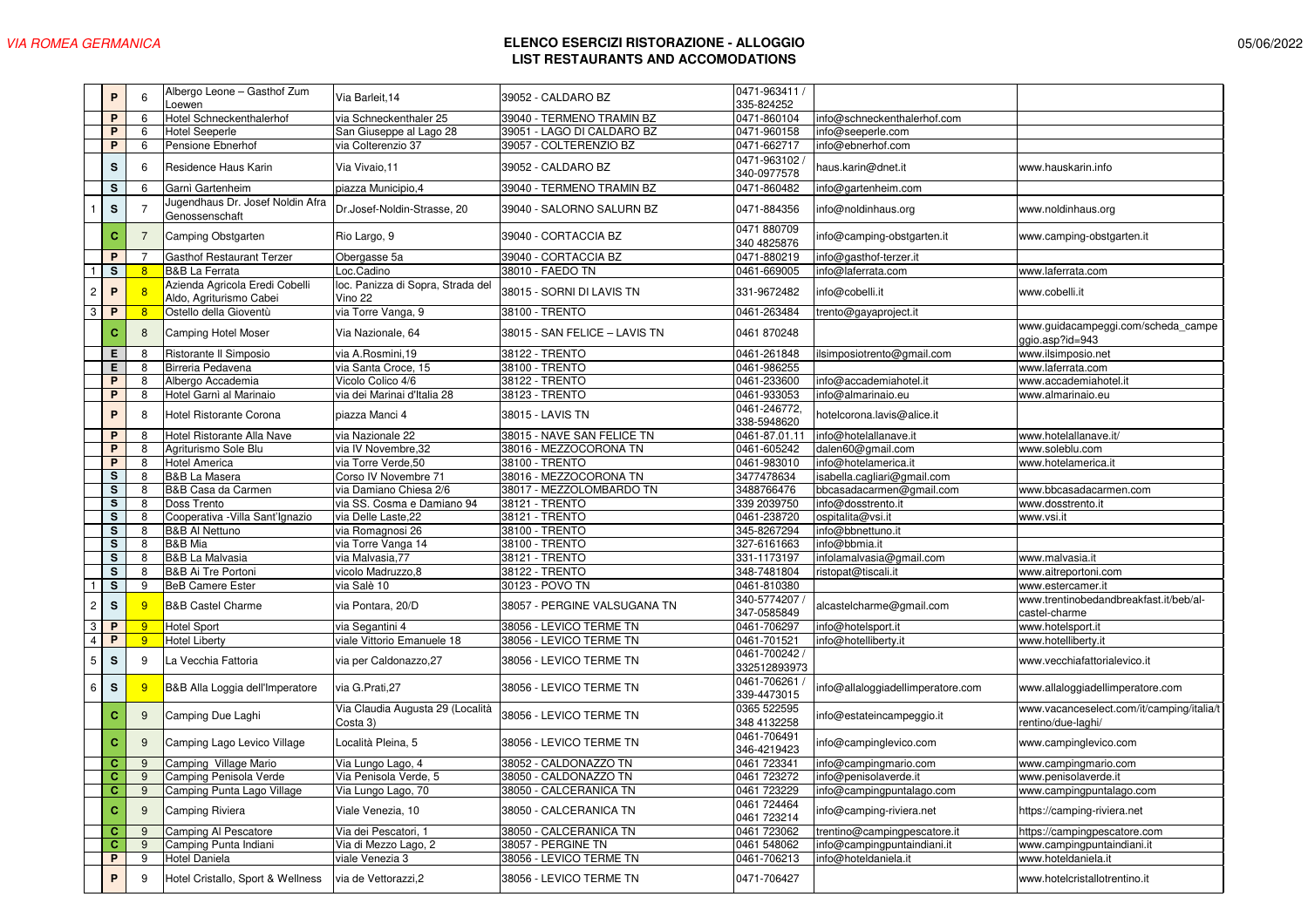|                | P                              | 9                     | Albergo La Rotonda                   | viale Venezia 37                            | 38057 - PERGINE TN                                              | 0461-531128                                 | info@albergolarotonda.it                    |                                                             |
|----------------|--------------------------------|-----------------------|--------------------------------------|---------------------------------------------|-----------------------------------------------------------------|---------------------------------------------|---------------------------------------------|-------------------------------------------------------------|
|                | s                              | 9                     | Energy Hotel                         | Corso Alpini 1                              | 38050 - CALCERANICA AL LAGO TN                                  | 0461-723008                                 | info@energyhotel.it                         | www.energyhotel.it                                          |
|                | s                              | 9                     | Hotel Micamada                       | via San Pietro 3                            | 38050 - CALCERANICA AL LAGO TN                                  | 0461-723328                                 | info@hotelmicamada.it                       | www.hotelmicamada.it                                        |
|                | s                              | 9                     | Hotel Daniela                        | viale Venezia,3                             | 38056 - LEVICO TERME TN                                         | 0461-706213                                 | info@hoteldanilea.it                        | www.hoteldaniela.it                                         |
|                | s                              | 9                     | Albergo Due Spade                    | piazza Municipio 2                          | 38052 - CALDONAZZO TRENTO                                       | 0461-723113                                 | info@albergoduespade.it                     | www.albergoduespade,it                                      |
|                | s                              | 9                     | Albergo Concordia                    | via Don G. Angeli 31 Ischia                 | 38057 - PERGINE TN                                              | 0461-538325                                 | albergoconcordia@libero.it                  | www.albergoconcordiaischia.it                               |
|                | s                              | 9                     | B&B Bio Garni Mondinovo              | via de Vettorazzi,8                         | 38056 - LEVICO TERME TN                                         | 335-5977153                                 | info@mondinovo.it                           | www.mondinovo.it                                            |
|                | s                              | 9                     | <b>B&amp;B Domus Flavia</b>          | via Per Vetriolo, 36                        | 38056 - LEVICO TERME TN                                         | 339-2104155                                 | bedandbreakfastdomusflavia@yahoo.it         |                                                             |
|                | s                              | 9                     | <b>B&amp;B White Rose</b>            | Passo Cimirlo 81                            | 38123 - PASSO DEL CIMIRLO TN                                    | 335-6342205                                 | giuseppegrisenti@gmail.com                  | www.whiterosetrento.com/it-it                               |
|                | s                              | 9                     | <b>B&amp;B</b> Le ziette             | via alla Cascata 4/1                        | 38123 - POVO TN                                                 | 346-9491676                                 | le.ziette@virgilio.it                       |                                                             |
|                |                                |                       |                                      |                                             |                                                                 | 335 5735727 -                               |                                             |                                                             |
|                | P                              | 10                    | Ostello Borgo                        | via Piccola                                 | 38051 - BORGO VALSUGANA TN                                      | 0461 753836<br>347 3021050                  | info@valsuganasport.it                      | www.valsuganasport.it                                       |
|                | c.                             | 10                    | Camping Agritur Montibeller          | Via Prose, 1                                | 38050 - RONCEGNO TN                                             | 0461 764355                                 | info@agriturmontibeller.it                  | www.agriturmontibeller.it                                   |
|                | E                              | 10                    | Ristorante San Giorgio               | via Fratelli Divina, 6                      | 38051 - BORGO VALSUGANA TN                                      | 0461-753693                                 |                                             |                                                             |
|                | E                              | 10                    | Ritrovo Dei Sapori                   | piazza Martiri Resistenza,12                | 38051 - BORGO VALSUGANA TN                                      | 0461-757125                                 | ritrovodeisapori@gmail.com                  |                                                             |
|                | P                              | 10                    | Locanda In Borgo Garni &<br>Wellness | Corso Ausugum 90                            | 38051 - BORGO VALSUGANA TN                                      | 0461-757103                                 | info@locandainborgo.it                      | www.locandainborgo.it/                                      |
|                | s                              | 10                    | <b>B&amp;B Al Gatto Nero</b>         | Via Mazzini, 6                              | 38051 - BORGO VALSUGANA TN                                      | 340-9246088                                 | bb.algattonero@gmail.com                    |                                                             |
|                | S                              | 10                    | <b>B&amp;B II Piagaro</b>            | Località Piagaro, 1                         | 38051 - BORGO VALSUGANA TN                                      | 392-5095692                                 |                                             | www.piagaro.com                                             |
|                | s                              | 10                    | B&B La Villa degli Orti              | via per Torcegno                            | 38051 - BORGO VALSUGANA TN                                      | 0461-754194,<br>366-8952892                 | info@lavilladegliorti.it                    |                                                             |
| $\overline{1}$ | <b>S</b>                       | 11                    | Casa Gabriella                       | piazza Municipio, 10                        | 38050 - CASTELNUOVO TN                                          | 0461-753436                                 | info@casagabriella-valsugana.it             | www.casagabriella-valsugana.it                              |
| $\overline{c}$ | P                              | 11                    | Albergo Conca D'Oro                  | piazza Dante Alighieri,1                    | 38055 - GRIGNO (TN)                                             | 0461-765126                                 | albergo.concadoro@alice.it                  |                                                             |
| 3              | P                              | 11                    | Albergo Ristorante Valsugana         | via Stazione, 1                             | 36020 - PRIMOLANO (VI)                                          | 0424-433860                                 | alb.valsugana@libero.it                     | www.albergovalsgana.it                                      |
| $\overline{4}$ | P                              | 11                    | Locanda Italia                       | piazza Leone,1                              | 36020 - PRIMOLANO (VI)                                          | 342-3946600                                 | info@locandaitalia.org                      |                                                             |
| 5 <sup>1</sup> | E                              | 11                    | Cornale                              | Via Piovega di Sotto,7                      | 36052 - ENEGO (VI)                                              | 0424-<br>3401182158                         | 92554/432059 - info@cornale.com             | www.cornale.com                                             |
| 6              | $\mathsf{P}$                   | 11                    | Al Confin                            | via Piovega di Sotto,3                      | 36052 - ENEGO (VI)                                              | 0424-432161<br>392-2208213                  | alconfin_cavalli@libero.it                  | https://al-confin-food-beverage-<br>gelateria.business.site |
| $\overline{7}$ | S                              | 11                    | Mansarda La Gusella Valbrenta        | via Porteghetti,6                           | 36020 - CISMON (VI)                                             | 333-3121704                                 | rzanella.x@tiscali.it                       |                                                             |
| 8              | E                              | 11                    | Ristorante Pizzeria Val Goccia       | via Giarre di Sicilia,5                     | 36020 - CISMON (VI)                                             | 0424-1941050                                | info@valgoccia.com                          | www.valgoccia.com/                                          |
|                | Е                              | 11                    | Birreria Bruschetteria Nazionale     | via V.Veneto                                | 36020 - CISMON (VI)                                             | 0424-92264                                  |                                             |                                                             |
|                | P                              | 11                    | Albergo Ristorante Alla Posta        | via Roma,6                                  | 36020 - CISMON (VI)                                             | 0424-92316                                  |                                             |                                                             |
| 1              | P                              | 12                    | Locanda I Calieroni                  | via Val Frenzela 58                         | 36020 - VALSTAGNA (VI)                                          | 0424-98500,<br>339-3857469                  | locandaicalieroni@gmail.com                 |                                                             |
| $\overline{c}$ | S                              | 12                    | Centro Missionario Scalabrini        | Viale Scalabrini, 3                         | 36061 - BASSANO DEL GRAPPA VI                                   | 0424-503054                                 | info@scalabrinibassano.it                   | www.scalabrinibassano.it                                    |
| 3              | S.                             | 12                    | Ostello di Bassano                   | Via L. Chini 6                              | 36061 - BASSANO DEL GRAPPA VI                                   | 331-1576723                                 | info@ostellobassanodelgrappa.it             | www.ostellobassanodelgrappa.it                              |
| $\overline{4}$ | S                              | 12                    | Villa Angaran San Giuseppe           | via Cà Morosini, 41                         | 36061 - BASSANO DEL GRAPPA VI                                   | 331-1576723                                 | prenotazioni@villangaransangiuseppe.it      |                                                             |
|                | E                              | 12                    | Trattoria Bigoleria Alice            | Via De Blasi                                | 36061 - BASSANO DEL GRAPPA VI                                   | 0424-529150                                 | info@trattoriaalice.it                      | www.trattoriaalice.it                                       |
|                | E                              | 12                    | Ristorante Al Mondo                  | Via Riviera Garibaldi, 25                   | 36020 - VALSTAGNA (VI)                                          | 0424-99579                                  |                                             | www.mondodifantasia.it/                                     |
|                | E                              | 12                    | Osteria Trinità                      | Contrà San Giorgio 17                       | 36061 - BASSANO DEL GRAPPA VI                                   | 0424-503700                                 | osteriatrinitabassano@gmail.com             | www.osteriatrinitabassano.it/                               |
|                | E                              | 12                    | Ristorante Cardellino                | via Bellavitis, 17                          | 36061 - BASSANO DEL GRAPPA VI                                   | 0424-220144                                 | ristorantecardellino@gmail.com              | www.ristorantecardellino.it/                                |
|                | E                              | 12                    | Trattoria El Piron                   | via Bricito 12                              | 36061 - BASSANO DEL GRAPPA VI                                   | 0424 525306                                 |                                             | www.elpiron.it                                              |
|                | P                              | 12                    | Albergo alla Posta                   |                                             |                                                                 |                                             |                                             |                                                             |
|                |                                |                       |                                      | via Roma 6                                  | 36020 - CISMON (VI)                                             | 0424-92122                                  | paolamocellini@virgilio.it                  |                                                             |
|                | s                              | 12                    | Ca' Zingaro                          | Via San Gaetano, 58                         | 36020 - VALSTAGNA (VI)                                          | 333-4974608                                 | cuoreberbero@libero.it                      |                                                             |
|                | s                              | 12                    | <b>Bike alla Corte</b>               | Contrà Corte 54                             | 36061 - BASSANO DEL GRAPPA VI                                   | 0424 502114                                 | info@hotelallacorte.it                      | www.hotelallacorte.it                                       |
|                | s                              | 12                    | Hotel Villa Ca' Sette                | via Cunizza da Romano 4                     | 36061 - BASSANO DEL GRAPPA VI                                   | 0424 383350                                 | info@ca-sette.it                            | www.ca-sette.it                                             |
|                | s                              | 12                    | <b>B&amp;B Allo Spizzo</b>           | via Spizzo, 1                               | 36020 - VALSTAGNA (VI)                                          | 339-1209337                                 | bballospizzo@gmail.com                      | www.bballospizzo.wix.com                                    |
|                | s                              |                       | 12 B&B Fata Verde                    | via Giara Modon, 10                         | 36020 - VALSTAGNA (VI)                                          | 348-8863871                                 | info@bed-fataverde.it                       |                                                             |
|                | s                              | 12                    | <b>B&amp;B Campo Marzio</b>          | via Campo Marzio 58                         | 36061 - BASSANO DEL GRAPPA VI                                   | 348-100636,<br>349-6349548                  | campo.marzio@hotmail.it                     |                                                             |
|                |                                |                       | <b>B&amp;B Cristina House</b>        |                                             |                                                                 |                                             |                                             |                                                             |
| $\mathbf{1}$   | <b>S</b><br><b>S</b>           | 12<br>13              | <b>B&amp;B</b> La Storara            | via Marinali 37<br>via Manzoni. 1           | 36061 - BASSANO DEL GRAPPA VI<br>35016 - PIAZZOLA SUL BRENTA PD | 349-0562010<br>049 5591586 /<br>348-7650968 | cristinapauro@yahoo.it<br>info@lastorara.it | www.lastorara.it                                            |
|                |                                |                       |                                      |                                             |                                                                 | 340-7411393                                 |                                             |                                                             |
|                | $\overline{2}$ S<br>$3 \mid S$ | 13<br>13 <sup>°</sup> | <b>B&amp;B</b> Brenta<br>Casa Mattia | Via Del Carmine, 26<br>via Argine Basso, 64 | 35050 - CARTIGLIANO (VI)<br>35016 - PIAZZOLA SUL BRENTA PD      | 0424-592586<br>348-8144199                  | nfo@beb-brenta.it<br>farotondo.sc@gmail.com | www.beb-brenta.it                                           |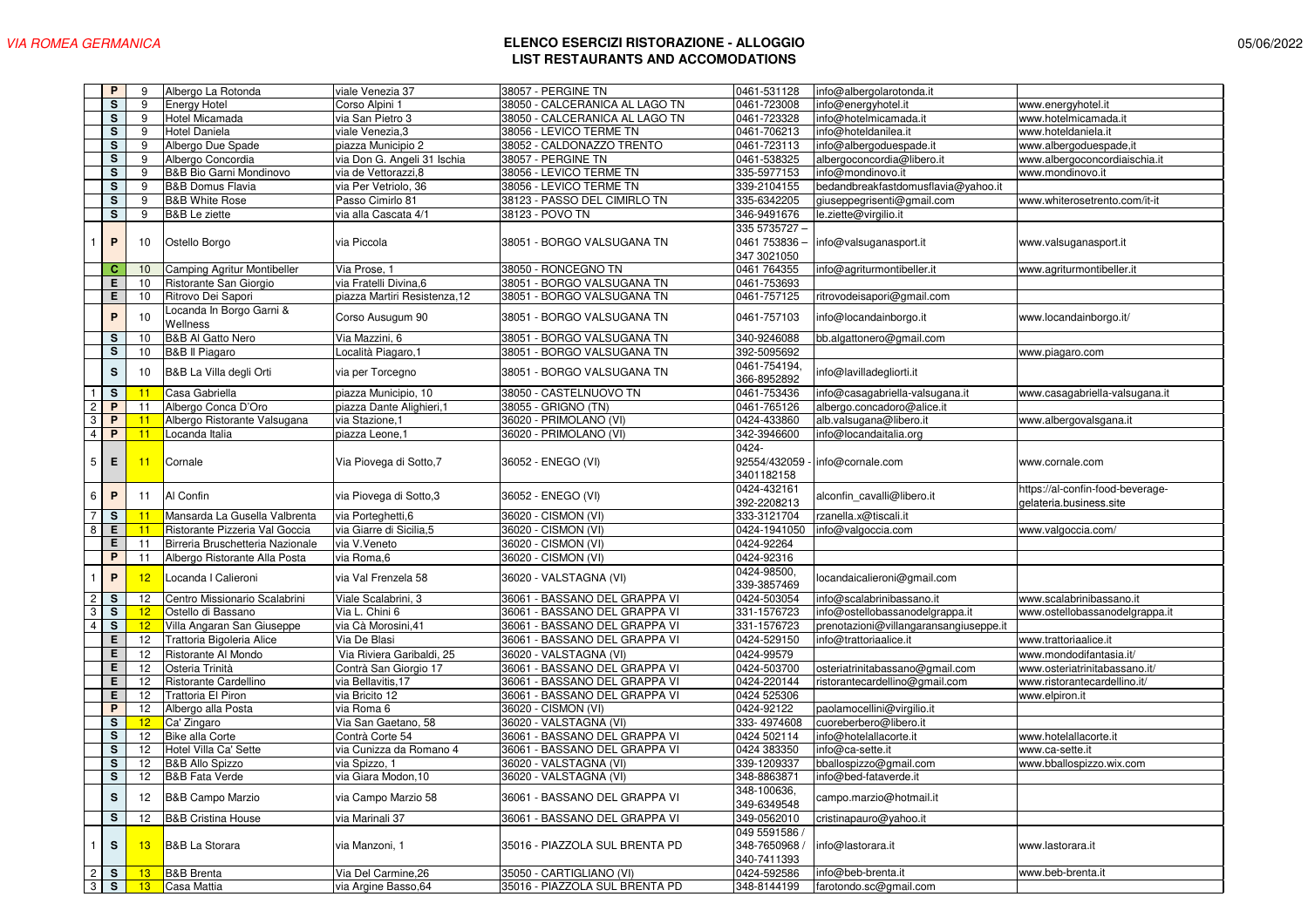|                | P            | 13 | Agriturismo La Passaia                              | via Riporti, 11                                       | 35016 - CARTURO DI PIAZZOLA PD    | 049-9625022                                  |                                                     |                                                                                        |
|----------------|--------------|----|-----------------------------------------------------|-------------------------------------------------------|-----------------------------------|----------------------------------------------|-----------------------------------------------------|----------------------------------------------------------------------------------------|
|                | P            | 13 | Locanda All'Acciuga                                 | via Pastorizia 22                                     | 35016 - CARTURO DI PIAZZOLA PD    | 366-8986412                                  | locandaacciuga@gmail.com                            |                                                                                        |
|                | P            | 13 | Locanda Mantegna                                    | via Rolando da Piazzola, 55                           | 35016 - PIAZZOLA SUL BRENTA PD    | 049-5590096                                  | serena.pretto@libero.it                             |                                                                                        |
|                | P            | 13 | Albergo Ristorante Centrale                         | Viale Brenta 2                                        | 36056 - TEZZE SUL BRENTA VI       | 0424-898723                                  | bertiaga@libero.it                                  |                                                                                        |
|                | P            | 14 | Hotel Casa del pellegrino                           | via Cesarotti 21                                      | 35121 - PADOVA                    | 049-8239711                                  | info@casadelpellegrino.com                          | www.casadelpellegrino.com/it/                                                          |
| 3              | S            | 14 | Convento Padri Cappuccini                           | piazza Santa Croce 44                                 | 35123 - PADOVA                    | 049 8801311                                  | info@leopoldomantic.it                              |                                                                                        |
|                | $\mathbf{C}$ | 14 | Camping Hotel Sporting Center                       | Via Roma, 123-125                                     | 35036 - MONTEGROTTO PD            | 049 793400                                   | info@sportingcenter.it                              | www.sportingcenter.it                                                                  |
|                | P            | 14 | Hotel Valbrenta                                     | p.zza Diaz                                            | 35010 - LIMENA PD                 | 049-8840790                                  | info@hotelvalbrenta.com                             |                                                                                        |
|                | P            | 14 | Casa di accoglienza Valentini<br>Terrani            | via De' Menabuoi 64                                   | 35121 - PADOVA                    | 049-8646500                                  | info@casavalentiniterrani.it                        |                                                                                        |
|                | P            | 14 | Hotel alla Fiera                                    | Via Ugo Bassi 20                                      | 35121 - PADOVA                    | 049 8755094                                  | info@hotelallafiera.com                             | www.hotelallafiera.com                                                                 |
|                | $\mathbf s$  | 14 | Casa a Colori Padova                                | via del Commissariato 42                              | 35124 - PADOVA                    | 049-680332                                   | info@casaacolori.org,<br>info@casaacoloripadova.com | www.casaacoloripadova.com                                                              |
|                | s            | 14 | Casa Cilia Paolo VI                                 | via Meneghelli, 9                                     | 35120 - PADOVA                    | 049-8025187                                  | casapaolosesto@rinoecilia.it                        |                                                                                        |
|                | $\mathbf S$  | 14 | All'ombra di Santa Giustina                         | via Cavazzana, 45                                     | 35120 - PADOVA                    | 348-8549363                                  | santagiustina.bed@libero.it                         |                                                                                        |
|                |              |    |                                                     |                                                       |                                   |                                              |                                                     |                                                                                        |
| $\overline{c}$ | $\mathbf s$  | 15 | <b>B&amp;B Ai Tigli</b>                             | P.za XX Settembre, 19                                 | 35043 - MONSELICE PD              | 0429 783058<br>340 2888090                   | info@bebaitigli.it                                  | www.bebaitigli.it                                                                      |
|                | Е            | 15 | Ristorante Trattoria le Due Rosa                    | via Marconi, 8                                        | 35043 - MONSELICE PD              | 345-2150239<br>0429-1703992                  | duerosa2011@libero.it                               |                                                                                        |
|                | Е            | 15 | Piadineria-Panineria la Tasquita                    | via L.Cadorna,92                                      | 35043 - MONSELICE PD              | 329-4695562                                  | latasquita@libero.it                                |                                                                                        |
|                | Е            | 15 | Bar l'Ostaria Cà Oddo                               | via Albere, 2                                         | 35043 - MONSELICE PD              |                                              |                                                     |                                                                                        |
|                | P            | 15 | <b>Hotel La Selce</b>                               | Via Sottomonte, 1A                                    | 35043 - MONSELICE PD              | 0429-782580                                  | laselce@libero.it                                   | www.hotellaselce.it                                                                    |
|                | $\mathbf s$  | 15 | B&B L'Angolo Perduto                                | via Ortazzo 49                                        | 35041 - BATTAGLIA TERME PD        | 049-9115946<br>380-6880995                   | doriada@alice.it                                    | www.bandd-angoloperduto.it                                                             |
|                | $\mathbf S$  | 15 | Affittacamere Borgo Sabbionara                      | Via Ca' Oddo 32M                                      | 35043 - MONSELICE PD              | 0429 1703143<br>329-0415336                  | info@borgosabbionara.it                             | www.borgosabbionara.com                                                                |
|                | $\mathbf S$  | 15 | Affittacamere Cà Marcello                           | via XXVIII Aprile 54                                  | 35043 - MONSELICE PD              | 0429-767098<br>347-9155236                   | info@affittacamerecamarcello.it                     | www.affittacamerecamarcello.it                                                         |
|                | S            | 15 | <b>B&amp;B Antiche Mura</b>                         | via Fermi.2/A                                         | 35043 - MONSELICE PD              | 346-4997164                                  | info@bbantichemura.it                               | www.bbantichemura.it                                                                   |
|                | s            | 15 | Affittacamere Due Mori                              | via Verdi 19                                          | 35043 - MONSELICE PD              | 0429-1760153<br>327-5964294 /<br>392-0415336 |                                                     |                                                                                        |
|                | S            | 15 | Ostello - Convento Frati Minori<br>S.Giacomo        | Via Cesarotti 21                                      | 35043 - MONSELICE PD              | 0429 72156 /<br>0429 74529                   | parr.sangiacomo.mons@tiscali.it                     | www.ofmve.it/J25/chi-siamo/presenze-in-<br>veneto/2013-03-25-16-43-42/monselice-<br>bd |
|                | $\mathsf{P}$ | 16 | <b>Hotel Cauccio</b>                                | viale Oroboni 41/50                                   | 45100 - ROVIGO                    | 0425-31639 /<br>320-0961982                  | hotelcauccio@live.it                                | www.hotelcauccio.it                                                                    |
| $\overline{c}$ | S            | 16 | <b>B&amp;B Sacco</b>                                | via dei Cappuccini 6                                  | 45100 - ROVIGO                    | 347-7019320                                  | saccobb@yahoo.it                                    | www.saccoalloggi.it/                                                                   |
| 3              | s            | 16 | Casa Religiosa B.V. Addolorata                      | via dei Cappuccini 17                                 | 45100 - ROVIGO                    | 0425-422455                                  | contatti@smr.it                                     | http://www.smr.it/index.php                                                            |
| 4              | $\mathsf{s}$ | 16 | Seminario Vescovile                                 | via Sichirollo, 70                                    | 45100 - ROVIGO                    | 380-2055558<br>0425-423977                   | seminario@diocesiadriarovigo.it                     | http://seminario.diocesiadriarovigo.it                                                 |
| 5              | $\mathsf{s}$ | 16 | <b>B&amp;B Grandi Fiumi</b>                         | via De Amicis 3                                       | 45100 - ROVIGO                    | 0425-29604<br>349-2843801                    | accorsipatrizia@libero.it                           | www.bedbreakfastgf.it                                                                  |
|                | Е            | 16 | Ristorante Pizzeria Taverna                         | piazza Merlin20                                       | 45100 - ROVIGO                    | 0425-21653                                   |                                                     |                                                                                        |
|                | Е            | 16 | Trattoria al Corno                                  | piazzetta Appiotti 13                                 | 45100 - ROVIGO                    | 0425 421284                                  |                                                     |                                                                                        |
|                | $\mathsf{P}$ | 16 | <b>Hotel Petrarca</b>                               | via Roma 90                                           | 35040 - BOARA PISANI PD           | 0425-485176                                  | hotelpetrarca@ristorantehotelpetrarca.it            | www.ristorantehotelpetrarca.it                                                         |
|                | s            | 16 | Agriturismo Le Quattro Rose                         | via Bassa 60 Santa Maria d'Adige 35040 - VESCOVANA PD |                                   | 0425-95543                                   | info@lequattrorose.com                              | www.lequattrorose.com                                                                  |
|                | s            | 16 | Agriturismo Corte Carezza Bella                     | via Marconi 754                                       | 45030 - SAN MARTINO DI VENEZZE RO | 0425-176157                                  | info@cortecarezzabella.com                          | www.cortecarezzabella.com                                                              |
|                | S            | 16 | B&B Cà Roman                                        | vicolo Pierluigi da Palestrina,3                      | 45100 - ROVIGO                    | 328-2151977                                  | annamariasicchiero@yahoo.it                         |                                                                                        |
|                | Е            | 17 | Pizzeria da Sara                                    | via Condotti, 450                                     | 45038 - POLESELLA RO              | 0425-947878                                  |                                                     |                                                                                        |
|                | S            | 17 | Parrocchia della Beata Vergine<br>Maria del Rosario | via Don Minzoni, 180                                  | 45038 - POLESELLA RO              | 391-4121716                                  |                                                     |                                                                                        |
|                | $\mathsf P$  | 17 | Agriturismo I Quarti                                | via Kennedy 1290                                      | 45030 - GUARDA VENETA RO          | 0425-98022<br>348-2258009                    | maggiolo.d@libero.it                                | www.agriturismoiquarti.com                                                             |
|                |              |    |                                                     |                                                       |                                   |                                              |                                                     |                                                                                        |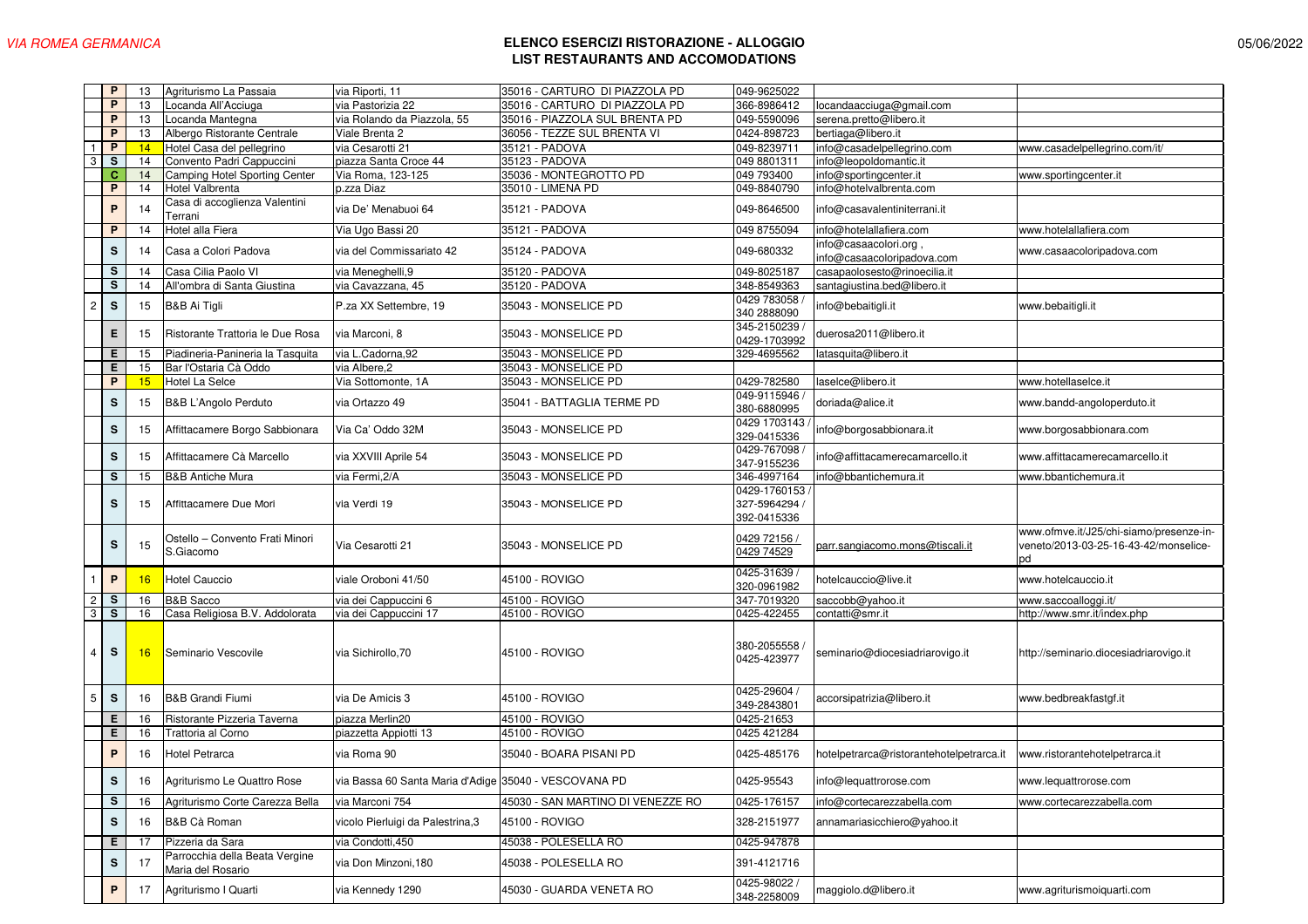|                | s            | 17              | Torre del Po                             | via Novi, 140                          | 45030 - GUARDA VENETA RO                             | 329-6326768                                    | info@torredelpo.it             | www.torredelpo.it                                                                                           |
|----------------|--------------|-----------------|------------------------------------------|----------------------------------------|------------------------------------------------------|------------------------------------------------|--------------------------------|-------------------------------------------------------------------------------------------------------------|
|                | $\mathsf{P}$ | 17              | Hotel I Laghetti Snc                     | Strada Statale 16, 640                 | 45038 - POLESELLA RO                                 | 0425 444339                                    | info@hotellaghetti.com         | www.hotellaghetti.com/                                                                                      |
|                | Е            | 18              | Bar Latteria Blue Ice                    | via Calzolai,500                       | 44036 - FRANCOLINO FE                                | 331-3326164                                    | maky3186@gmail.com             |                                                                                                             |
| $\overline{c}$ | $\mathbf s$  | 18              | Ostello "Student's Hostel Estense        | Corso Biagio Rossetti, 24              | 44121 - FERRARA                                      | 0532-201158                                    | info@ostelloferrara.it         | www.ostelloferrara.it                                                                                       |
| 3              | P            | 18              | <b>Hotel Carlton</b>                     | via Garibaldi, 93                      | 44100 - FERRARA                                      | 0532-211130                                    | info@hotelcarlton.net          | www.hotelcarlton.net                                                                                        |
| $\overline{4}$ | E            | 18              | 381 Storie da Gustare - coop.<br>Sociale | Piazzetta Corelli, 24                  | 44100 - FERRARA                                      | 0532 762052<br>320 2512214                     | 381@ilgermoglio.fe.it          | www.ilgermoglio.fe.it,<br>www.381storiedagustare.it                                                         |
| 5              | s            | 18              | Last Minute Ferrara                      | corso Porta Po,106                     | 44100 - FERRARA                                      | 391-7930100                                    | todiscomichele@hotmail.it      | www.lastminuteferrara.it                                                                                    |
|                | c            | 18              | Camping Campeggio Estense                | Via Gramicia, 76                       | 44100 - FERRARA                                      | 0532 752396                                    |                                | www.camperonline.it/sosta-<br>camper/campeggi/italia/emilia-<br>romagna/campeggio-comunale-<br>estense/5036 |
|                | Е            | 18              | Agriturismo Ca' Nova Di Tasca<br>Andrea  | Via Dazio, 40                          | 44030 - RO FE                                        | 0532 868239                                    |                                |                                                                                                             |
|                | P            | 18              | Locanda del Po                           | via dei Calzolai 653                   | 44036 - FRANCOLINO FE                                | 370-3265437<br>0532-724173                     | locandadelpo@gmail.com         |                                                                                                             |
|                | P            | 18              | Camplus Living II Cenacolo               | via Fabbri 414                         | 44100 - FERRARA                                      | 0532-742456                                    | cenacolo.guest@camplus.it      | www.camplusapartments.it/chi-                                                                               |
|                | s            | 18              | <b>Hotel Touring Spa</b>                 | viale Cavour 11                        | 44121 - FERRARA                                      | 0532-206200                                    | info@hoteltouringfe.it         | www.hoteltouringfe.it                                                                                       |
|                | s            | 18              | B&B Il Giardino di Rebecca               | via Arginone 339                       | 44124 - FERRARA                                      | 0532-769115<br>3385296400                      | info@ilgiardinodirebecca.it    | www.ilgiardinodirebecca.it                                                                                  |
|                | ${\bf s}$    | 18              | <b>B&amp;B Dolcemela</b>                 | via della Sacca 35                     | 44100 - FERRARA                                      | 0532-769624<br>333-5870280                     | info@dolcemela.it              | www.dolcemela.it                                                                                            |
|                | s            | 18              | Low Cost                                 | Corso Giovecca, 175                    | 44100 - FERRARA                                      | 328-1397324                                    |                                |                                                                                                             |
|                | s            | 18              | Fattoria Didattica - Casa di Ro          | via Madonnina,2                        | 44030 - RO FE                                        | 348-2290769                                    | biopastoreria@gmail.com        |                                                                                                             |
|                | s            | 18              | Accogliena da Niki                       | via del Luccio, 19                     | 44036 - FRANCOLINO FE                                | 338-2046566                                    | nikireiki76@gmail.com          |                                                                                                             |
|                | $\mathbf S$  | 19              | <b>B&amp;B Ciliegio Felice</b>           | Via Valletta, 33                       | 44048 - TRAGHETTO DI ARGENTA FE                      | 0532-851157<br>334-7179336                     | info@ciliegiofelice.it         | www.ciliegiofelice.it                                                                                       |
|                | c            | 19              | Camping e Agriturismo La<br>Rocchetta    | Via Rocca, 69                          | 44040 - S. EGIDIO FE                                 | 0532-725824                                    | info@larocchetta.com           | www.larocchetta.com                                                                                         |
|                |              |                 |                                          |                                        |                                                      |                                                |                                |                                                                                                             |
|                | P            | 19              | Hotel Mini Palace                        | via Circonvallazione Sud,2             | 40062 - MOLINELLA BO                                 | 051-881180                                     |                                | www.hotelminipalace.it                                                                                      |
|                | P            | 19              | Albergo Boni                             | via Imperiale, 8b                      | 44048 - TRAGHETTO DI ARGENTA FE                      | 051-882702                                     | info@albergoboni.it            | www.albergoboni.it                                                                                          |
|                | s            | 20              | Hotel Centrale Argenta                   | via G. Bianchi 1/D                     | 44011 - ARGENTA FE                                   | 0532 852694                                    | hotelcentraleargenta@gmail.com | www.hotelcentraleargenta.it                                                                                 |
| $\overline{c}$ | P            | 20              | Poker Ristorazioni Argentane             | via Bianchi, 5C                        | 44011 - ARGENTA FE                                   | 0532-805933<br>3395461501                      | info@pokerargenta.it           | www.pokerargenta.it                                                                                         |
| 3              | Е            | $\overline{20}$ | <b>Bar Celletta</b>                      | via Celletta 108/D                     | 44011 - ARGENTA FE                                   | 339 3865706                                    |                                |                                                                                                             |
| 3              | S            | 20              | La Bugadera- Albergo Pellegrino          | Via Matteotti, 64                      | 44011 - ARGENTA FE                                   | 335-6947808<br>340-6715968<br>338-8725004      | alberto.negrini.75@gmail.com   |                                                                                                             |
| 5              | P            | 20              | Albergo Ristorante                       | via Pozze Androna 18                   | 44011 - BOCCALEONE ARGENTA FE                        | 0532-805004<br>805374                          |                                |                                                                                                             |
|                | P            | 20              | Ostello della Gioventù –<br>Campotto     | Via Cardinala, 27                      | 44011 - CAMPOTTO FE                                  | 0532-808035;<br>340-<br>796990; 348<br>1519228 | ostellocampotto@cooplapieve.it | www.ostellivallidiargenta.it                                                                                |
|                | $\mathsf{P}$ | 20              | Hotel Villa Reale                        | viale Roiti 16/A                       | 44011 - ARGENTA FE                                   | 0532-852334<br>339-2049203                     | gmvillareale@libero.it         | www.hotelvillarealeargenta.net                                                                              |
|                | P            | 20              | Agriturismo Valle Santa                  | via Vallesanta,12                      | 44011 - CAMPOTTO DI ARGENTA FE                       | 0532-808333<br>334-9700776                     | info@agriturismovallesanta.com | www.agriturismovallesanta.com                                                                               |
|                | s            | 20              | B&B I Cappuccini                         | via Mazzolani 6                        | 44011 - ARGENTA FE                                   | 0532-805909<br>335-6148461                     | icappuccini @libero.it         |                                                                                                             |
| 1              | P            | 21              | Agriturismo Prato Pozzo                  | via Rotta Martinella 34                | 44011 - ARGENTA FE                                   | 0532-801058 /<br>338-8460287<br>331-7769179    | info@pratopozzo.com            | www.pratopozzo.com                                                                                          |
| 4              | P            | 21              | Ostello della Gioventù - Anita           | piazza Caduti per la Libertà 1         | 44011 - ANITA FE                                     | 0532-808035<br>340-796990 /<br>348 1519228     | ostelloanita@cooplapieve.it    | www.ostellivallidiargenta.it                                                                                |
| 6              | Е<br>P       | 21<br>21        | Bar Cà Anita<br>Locanda Da Poldo         | via Valle Umana, 7<br>via Amendola, 66 | 44011 - ANITA FE<br>44011 - SAN BIAGIO DI ARGENTA FE | 0532-801248<br>0532-809000                     |                                |                                                                                                             |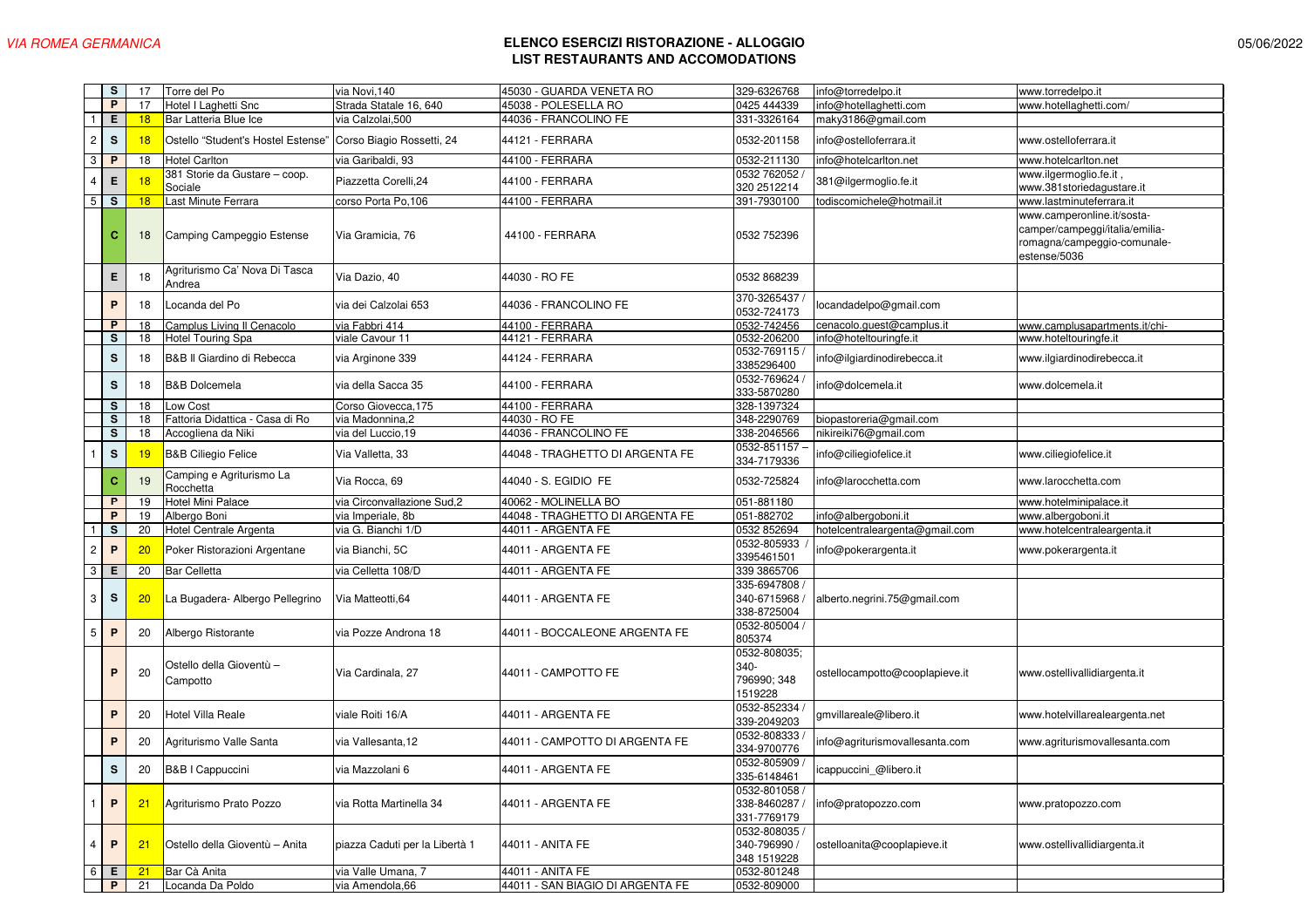|                | s                                         | 21  | <b>B&amp;B Ca' Morari</b>                     | Via Morari,18                  | 44016 - SAN BIAGIO FE            | 0532-809017 /<br>389-8092967                  | camorari@libero.it                     | www.camorari.altervista.org                                       |
|----------------|-------------------------------------------|-----|-----------------------------------------------|--------------------------------|----------------------------------|-----------------------------------------------|----------------------------------------|-------------------------------------------------------------------|
|                | $\mathbf S$                               | 21  | B&B Cà Borgo                                  | Via Raspona.81                 | ALFONSINE RA                     | 0532-801227<br>335-5899188                    | bb.caborgo@virgilio.it                 |                                                                   |
|                | $\mathbf C$                               | 22  | Camping Romea Family                          | Via Giovanni Spallazzi, 5      | 48123 - CASALBORSETTI RA         | 0544 446311<br>370 3009041                    | info@campingromea.it                   | www.campingromea.it                                               |
|                | $\mathbf{C}$                              | 22  | Camping Reno                                  | Via Giovanni Spallazzi, 12     | 48123 - CASALBORSETTI RA         | 0544 445020<br>366 2302276                    | info@campingreno.it                    | www.campingreno.it/de/                                            |
|                | c                                         | 22  | Camping Villaggio Adria                       | Via Giovanni Spallazzi, 30     | 48123 - CASALBORSETTI RA         | 0544 445217                                   | info@villaggiocampingadria.i           | www.villaggiocampingadria.it                                      |
|                | Е                                         | 22  | Ristorante Antica Romea                       | via Romea nord 340             | 48123 - RAVENNA                  | 0544 - 449303                                 |                                        |                                                                   |
|                | Е                                         | 22  | Tenuta Augusta                                | via Romea nord, km 11          | 48123 - MANDRIOLE RA             | 0544 - 449015                                 | info@tenutaugusta.it                   | www.tenutaugusta.it                                               |
|                | Е                                         | 22  | Trattoria la Rucola                           | via Gattolo superiore 3        | 48124 - SANT'ALBERTO RA          | 0544 - 528777                                 | arucolatrattoria@libero.it             | www.larucolatrattoria.it                                          |
|                | P                                         | 22  | Hotel Ristorante Bella Romagna                | via Ciceruacchio 49            | 48010 - CASALBORSETTI RA         | 0544-445104                                   | info@bellaromagna.it                   |                                                                   |
|                | P                                         | 22  | Hotel Turismo Europa                          | Viale al mare 122              | 48010 - CASALBORSETTI RA         | 0544-445101<br>338-4336526                    | nfo@hotelturismoeuropa.com             | www.hotelturismoeuropa.it                                         |
|                | $\mathbf s$                               | 22  | <b>B&amp;B Pole Pole</b>                      | via del Lavoro 2/B             | 48123 - SANT'ALBERTO RA          | 333 2591622                                   | nfo@polepole.ra.it                     | www.bbpolepole.it                                                 |
|                | P                                         | 23  | Casa della Carità                             | via Santa Teresa, 8            | 48121 - RAVENNA                  | 339-5311094                                   | nfo@operasantateresa.com               | www.operasantateresa.it                                           |
|                | Е                                         | 23  | Chiosco La Baracchina di Ferlini<br>Antonella | Via A.Grandi - Le Bassette     | 48123 - RAVENNA                  |                                               |                                        | www.facebook.com/pg/Baracchina-<br>206082876856/about/            |
|                | P                                         | 23  | Hotel Centrale Byron                          | via IV Novembre 14             | 48121 - RAVENNA                  | 0544-33479                                    | nfo@hotelbyron.com                     | www.hotelbyron.com                                                |
|                | $\mathbf s$                               | 23  | B&B La Rotonda sul Parco                      | Via delle Industrie, 16        | 48122 - RAVENNA                  | 0544 684082<br>335 6318877                    | info@bblarotonda.it                    | www.bblarotonda.it                                                |
|                | s                                         | 23  | B&B Al Borgo                                  | via San Mama 53                | 48100 - RAVENNA                  | 0544-405442                                   | alborgora@gmail.com                    |                                                                   |
|                | $\mathbf s$                               | 23  | <b>B&amp;B Anastagi</b>                       | via Anastagi 34                | 48100 - RAVENNA                  | 0544-215290<br>339-3000103                    | info@anastagi.com                      | www.anastagi.com                                                  |
|                | P                                         | 23  | Hotel Ravenna                                 | via Maroncelli 12              | 48121 - RAVENNA                  | 0544 - 212204                                 | info@hotelravenna.ra.it                | www.hotelravenna.ra.it                                            |
|                | P                                         | 24A | Hotel Madonna del Pino                        | Viale C.Forlanini,15           | 48015 - MILANO MARITTIMA RA      | 348-2515327 /<br>333-3941555 /<br>0544-992597 |                                        | www.madonna-del-pino.your-cervia-<br>hotel.com/it/                |
|                | P                                         | 24A | <b>Hotel Suisse</b>                           | viale 2 Giugno, 132            | 48015 - MILANO MARITTIMA RA      | 0544-991350 /<br>349-1723025                  |                                        | www.hsuisse.com                                                   |
|                | $\mathsf P$                               | 24A | <b>Hotel Chery</b>                            | via IX Traversa.13             | 48015 - MILANO MARITTIMA RA      | 0544-992211 /<br>353-4373784                  |                                        | www.hotelchery.it                                                 |
|                | P                                         | 24A | Hotel Majestic                                | via X Traversa.23              | 48015 - MILANO MARITTIMA RA      | 0544-994122<br>331-7539054                    | majestic@mimaclubhotel.it              | www.hotelmajestic.it                                              |
|                | P                                         | 24A | <b>Hotel Ficocle</b>                          | Via Madonna della Neve         | 48015 CERVIA RA                  | 379-1242099                                   |                                        | www.hotelficocle.it                                               |
|                | P                                         | 24A | Villa Liliana                                 | viale Marsala,2                | 48015 CERVIA RA                  | 0544-976045 /<br>335-6456149                  | aldaltri@me.com                        | www.villaliliana.com                                              |
|                | $\mathsf P$                               | 24A | Hotel Arlecchino                              | viale F.Filzi,8                | 48015 CERVIA RA                  | 0544-994451<br>0544 971231                    | info@hotelarlecchino.net               | www.hotelarlecchino.net                                           |
|                | Е                                         | 24A | La Pantofla - circolo Pescatori               | Via N.Sauro,1                  | 48015 CERVIA RA                  | 339-7230318                                   |                                        | www.circolopescatoricervia.it                                     |
|                | Е                                         | 24A | Stuzzicheria Romagnola                        | Viale Italia, 5                | 48015 CERVIA RA                  | 328-9714144                                   | pietroancarani@libero.it               | https://m.facebook.com/Stuzzicheria-<br>Romagnola-223277781174777 |
|                | $\mathsf P$                               | 24C | <b>Hotel Fontanelle</b>                       | Via Loreta, 271                | 47032 FRATTA TERME FC            | 0543-460922<br>380-6968083                    | info@hotelfontanelle.it                | www.hotelfontanelle.it                                            |
|                | P                                         | 24C | Albergo Colonna                               | Piazza della Libertà, 8        | 47032 BERTINORO FC               | 0543-445147                                   | info@hotellacolonna.it                 | www.hotellacolonna.it                                             |
|                | Е                                         | 24C | Ristorante Ca' de Be'                         | Piazza della Libertà, 9b       | 47032 BERTINORO FC               | 0543-444435<br>342 3511496                    | info@cadebe.it                         | https://cadebe.it                                                 |
|                | s                                         | 24  | <b>B&amp;B</b> Tramontodivino                 | Via Angaia, 8                  | 48125 - SAN PIETRO IN VINCOLI RA | 338-1449471                                   | nfo@bbtramontodivino.it                | www.bbtramontodivino.it                                           |
| $\overline{c}$ | S                                         | 24  | B&B 3 Punto Zero                              | Via Ulpiano, 1                 | 47122 - FORLI'                   | 334-9839029                                   | bb3puntozero@gmail.com                 |                                                                   |
|                | $\ensuremath{\mathsf{3}}$<br>$\mathsf{s}$ | 24  | Ospitalità Pellegrina                         | Parrocchia                     | 47122 - RONCO-FORLI'             | 347-1725622                                   | parrocchia.sgiovannibattista@gmail.com |                                                                   |
| $\sqrt{4}$     | $\mathbf S$                               | 24  | B&B Terrazza sugli Ulivi                      | via Fratelli Zannetti 36       | 47121 - FORLI'                   | 0543-782217/<br>329-6707752                   | terrazzasugliulivi@gmail.com           |                                                                   |
| $\mathbf 5$    | $\texttt{S}$                              | 24  | Agrit. La Lenticchia                          | Via Maglianella, 12 - Magliano | 47121 - FORLI'                   | 328-1887246 /<br>349-7773907                  | agriturismo@lalenticchia.net           | www.lalenticchia.net                                              |
|                | $\mathsf P$                               | 24  | Hotel Gardenia                                | via Mellini 7                  | 47121 - FORLI'                   | 0543-402144 /<br>331-2190318                  | info@gardeniahotel.eu                  |                                                                   |
|                | P                                         | 24  | <b>Hotel Marta</b>                            | Via Cignani, 11                | 47122 - FORLI'                   | 0543-28288                                    | info@hotelmartaforli.it                | www.hotelmartaforli.it                                            |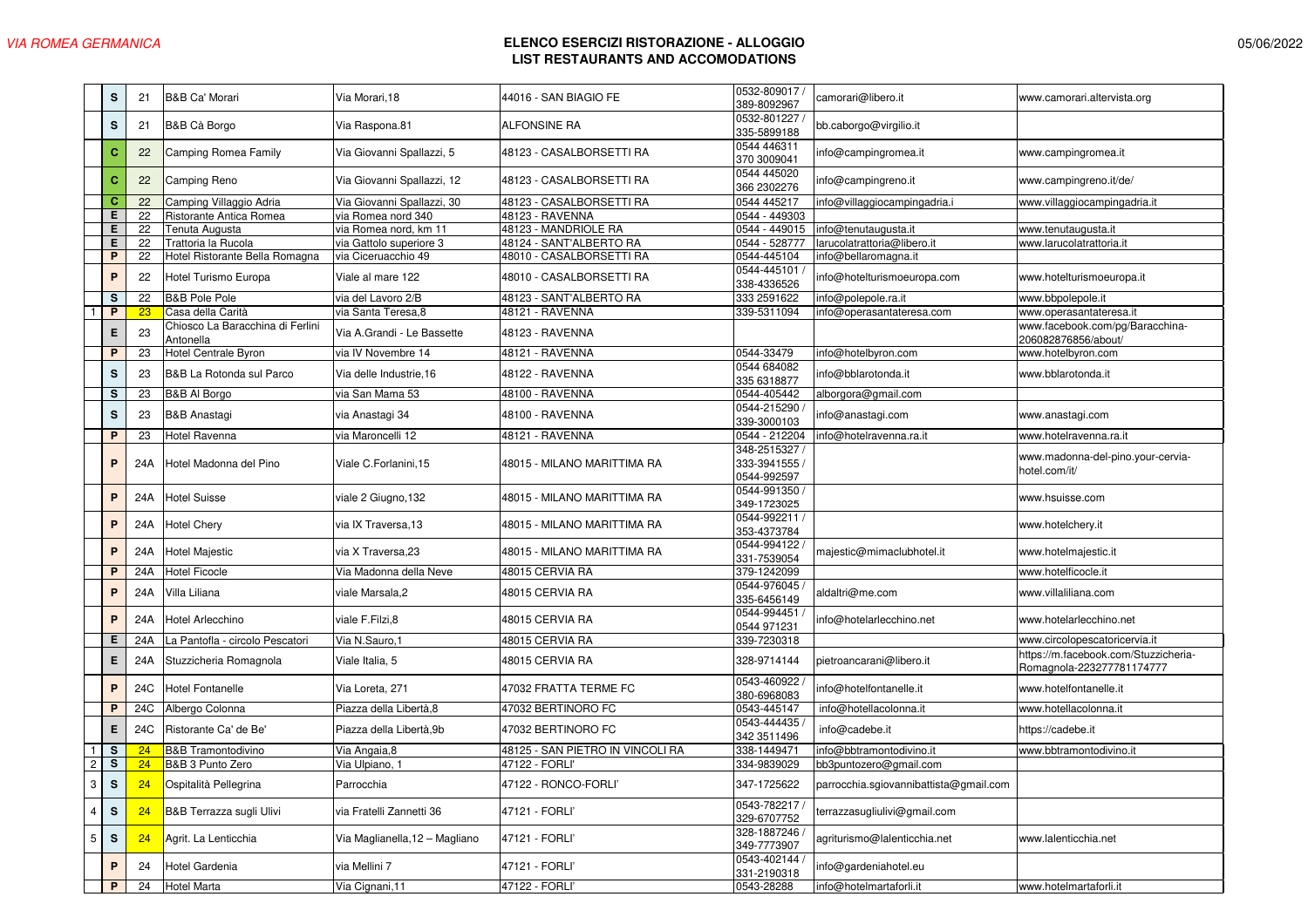|                | s                       | 24              | Alloggi Casa a Colori              | via Focaccia 7                | 47121 - FORLI'                  | 0543-371097 /<br>347-1833340                  | info@casacoloriforli.it         | www.casacoloriforli.it                                                                                   |
|----------------|-------------------------|-----------------|------------------------------------|-------------------------------|---------------------------------|-----------------------------------------------|---------------------------------|----------------------------------------------------------------------------------------------------------|
|                | s                       | 24              | Rosaspina Rooms                    | Via Borghetto Giardino, 5     | 47121 - FORLI'                  | 348-9050346<br>347-8805257                    | osaspinarooms@gmail.com         | www.rosaspinarooms.com                                                                                   |
| $\mathbf{1}$   | $\mathbf S$             | 25              | <b>B&amp;B Fiordinano</b>          | strada Fiordinano 1/C         | 47014 - MELDOLA FC              | 0543-490370<br>349-4383380                    | nfo@bbfiordinano.it             |                                                                                                          |
| $\overline{c}$ | $\mathbf s$             | 25              | Ospitalità Pellegrina              | Parrocchia                    | 47012 - CUSERCOLI FC            | 333-1201706                                   | massimobonetti74@virgilio.it    |                                                                                                          |
| 3              | ${\mathbb S}$           | 25              | Ostello Castello - Cusercoli       | Via Castello                  | 47012 - CUSERCOLI FC            | 339-6040349<br>0543 98185                     | nfo@prolocochiusadercole.it     | www.prolocochiusadercole.it                                                                              |
| 4              | $\mathbf S$             | 25              | B&B – Faggi                        | Via per Voltre                | 47012 - CUSERCOLI FC            | 333-6942822<br>0543-989594                    |                                 |                                                                                                          |
| $\mathbf 5$    | Е                       | 25              | Quelli della Notte - Pizzeria      | Via Carini, 2                 | 47012 - CUSERCOLI FC            | 0543 989799<br>339-7524162                    |                                 |                                                                                                          |
|                | Е                       | 25              | a Coccinella - chiosco             | Via Della Repubblica, 39      | 47014 - MELDOLA FC              | 346-7729504                                   |                                 |                                                                                                          |
|                | Е                       | 25              | La Meridiana - Ristorante-Pizzeria | Via G.Bruno, 76               | 47014 - MELDOLA FC              | 0543-492145                                   |                                 |                                                                                                          |
|                | Ε                       | $\overline{25}$ | Ristorante Gualdo                  | Via Nucleo, 12 - Gualdo       | 47014 - MELDOLA FC              | 0543-494526                                   |                                 |                                                                                                          |
|                | E                       | 25              | Il Bidentino Ristorante Pizzeria   | Via Mazzini, 34               | 47014 - MELDOLA FC              | 0543-493796                                   |                                 |                                                                                                          |
|                | Е                       | 25              | Ristorante La Buga                 | Via Gualdo interno, 10        | 47014 - MELDOLA FC              | 0543-494743                                   |                                 |                                                                                                          |
|                | E                       | 25              | Pizzeria La Mandragola             | Via C.Pisacane, 111           | 47014 - MELDOLA FC              | 338-8381126                                   | lamandragola.meldola@gmail.com  | www.lamandragola.it                                                                                      |
|                |                         |                 |                                    | Via S.Colombano.34 -          |                                 | 338-8521665 /                                 |                                 |                                                                                                          |
|                | $\mathsf{P}$            | 25              | Agriturismo Le Vigne               | Castelnuovo                   | 47014 - MELDOLA FC              | 0543-494900                                   |                                 |                                                                                                          |
|                | s                       | 25              | <b>B&amp;B</b> Adele               | Via Trieste, 39               | 47014 - MELDOLA FC              | 333 9137155                                   |                                 | www.bbadele.it                                                                                           |
|                | $\overline{\mathbf{s}}$ | 25              | <b>B&amp;B Del Bidente</b>         | Via 1° Maggio, 16             | 47014 - MELDOLA FC              | 347 1725579                                   | canestrini1@hotmail.it          |                                                                                                          |
|                | $\mathbf{s}$            | 25              | <b>B&amp;B La Cuccagna</b>         | via Bruno 57                  | 47014 - MELDOLA FC              | 347-3023844<br>328-8160125                    | prenotazioni@bblacuccagna.it    |                                                                                                          |
|                | s                       | 25              | <b>B&amp;B Meldola</b>             | Via della Repubblica, 73      | 47014 - MELDOLA FC              | 348 9001560                                   |                                 |                                                                                                          |
|                | s                       | 25              | <b>B&amp;B Melissa</b>             | Viale della Resistenza, 10    | 47014 - MELDOLA FC              | 348 8959141                                   |                                 | www.melissabb.com                                                                                        |
|                | $\mathbf s$             | 25              | B&B San Rocco                      | Via Cavour, 198               | 47014 - MELDOLA FC              | 340 2556470                                   | silvio.servadei@alice.i         |                                                                                                          |
|                | s                       | 25              | <b>B&amp;B Sport</b>               | Via IV Novembre, 17a          | 47014 - MELDOLA FC              | 329 4152650                                   |                                 | www.bebsportmeldola.it                                                                                   |
|                | s                       | 25              | <b>B&amp;B Tenuta Stefenelli</b>   | via Magnalova, 3              | 47014 - MELDOLA FC              | 331-8418358                                   | info@destefenelli.it            | www.destefenelli.it                                                                                      |
|                | $\mathbf s$             | 25              | <b>B&amp;B Trekking</b>            | Via Palareto Teodorano, 4     | 47014 - MELDOLA FC              | 349 5505214                                   | bedandtrekking.com              |                                                                                                          |
|                | Ε                       | 26              | Il posto delle briciole            | piazzale Berlinguer 3         | 47012 - CIVITELLA DI ROMAGNA FC | 0543-989053                                   | info@ilpostodellebriciole.com   | www.ilpostodellebriciole.com                                                                             |
| $\overline{c}$ | Е                       | 26              | Pizzeria Primula Rossa             | Piazza XXV Aprile, 5          | 47012 - CIVITELLA DI ROMAGNA FC | 0543-983217                                   |                                 |                                                                                                          |
| $_{\rm 3}$     | P                       | 26              | Agriturismo Campo Rosso            | via comunale per Buggiana 146 | 47012 - CIVITELLA DI ROMAGNA FC | 380 5142609                                   | info@agriturismocamporosso.com  | www.agriturismocamporosso.com                                                                            |
| $\overline{4}$ | Е                       | 26              | Osteria di Via Zanetti             | Via Zanetti,2                 | 47010 - GALEATA FC              | 0543-981063                                   | info@osteriadiviazenetti.it     | www.osteriadiviazanetti.it                                                                               |
| 5              | Е                       | 26              | Chiosco II Ritrovo - Piadineria    | Via Castellucci, 28/a         | 47010 - GALEATA FC              | 338-8420649                                   |                                 |                                                                                                          |
| $\,6\,$        | ${\mathbb S}$           | 26              | <b>B&amp;B Corte Isabella</b>      | Via IV Novembre, 3            | 47010 - GALEATA-FC              | 338-6986856<br>347-3903911                    | susanna@corteisabella.it        | www.corteisabella.it                                                                                     |
| 7              | $\mathsf P$             | 26              | Agriturismo La Baroccia            | Loc. Valdifrancia 42          | 47010 - GALEATA FC              | 0543-970633<br>3349366013<br>3349366362       | info@agriturismolabarroccia.com | www.agriturismolabarroccia.it/                                                                           |
| 8              | Е                       | 26              | Ristorante La Contessa             | Via Nefetti 5                 | 47018 - SANTA SOFIA FC          | 0543 970137                                   | rist.lacontessa@libero.it       |                                                                                                          |
| 9              | $\mathbf{s}$            | 26              | B&B II Vecchio Comune              | piazza Curiel 1               | 47018 - SANTA SOFIA FC          | 0543-973037 /<br>338-3382521 /<br>329 7303653 | piazzacuriel@libero.it          | www.vecchiocomune.it/                                                                                    |
| 10             | $\mathsf{P}$            | 26              | Ristorante affittacamere Nocina    | Loc. Nocina, 147              | 47018 - SANTA SOFIA FC          | 0543-970287                                   | affittacamere.nocina@comunic.it |                                                                                                          |
|                | Е                       | 26              | Chiosco Fattini Ivana              | SP <sub>4</sub>               | 47012 - CIVITELLA DI ROMAGNA FC | 329-1680451                                   |                                 |                                                                                                          |
|                | Е                       | 26              | Agriturismo Pettola                | Via Pianetto Campagna, 33     | 47010 - GALEATA FC              | 0543-981173<br>328-5670189                    |                                 | www.facebook.com/Agriturismo-Pettola-<br>494547137259232/?utm source=tripadvis<br>or&utm medium=referral |
|                | E                       | 26              | Ristorante La Rupe                 | Piazza Gramsci, 1             | 47010 - GALEATA FC              | 0543-981774 /<br>338-7788587                  |                                 |                                                                                                          |
|                | Е                       | 26              | Pizzeria Butterfly                 | Piazza Garibaldi, 12/b        | 47018 - SANTA SOFIA FC          | 0543 970376                                   |                                 |                                                                                                          |
|                | P                       | 26              | ocanda la Campanara                | Pianetto centro               | 47010 - GALEATA FC              | 0543-981561                                   | info@osterialacampanara.it      | www.osterialacampanara.it                                                                                |
|                | s                       | 26              | Ostello Santa Sofia                | Piazza Matteotti, 1           | 47018 - SANTA SOFIA FC          | 353-3807626                                   | info@ostelloanticafilanda.it    |                                                                                                          |
| $\overline{c}$ | P                       | 27              | Albergo Gamberini                  | passo del Carnaio             | 47021 - S.PIERO IN BAGNO FC     | 0543-903393                                   | ristorantegamberini@gmail.com   |                                                                                                          |
| 3              | s                       | 27              | Agriturismo Monte Salvetti         | Via Montesalvetti, 17         | 47021 - BAGNO DI ROMAGNA FC     | 339-2464940                                   | info@agriturismoalmonte.it      | www.agriturismoalmonte.it                                                                                |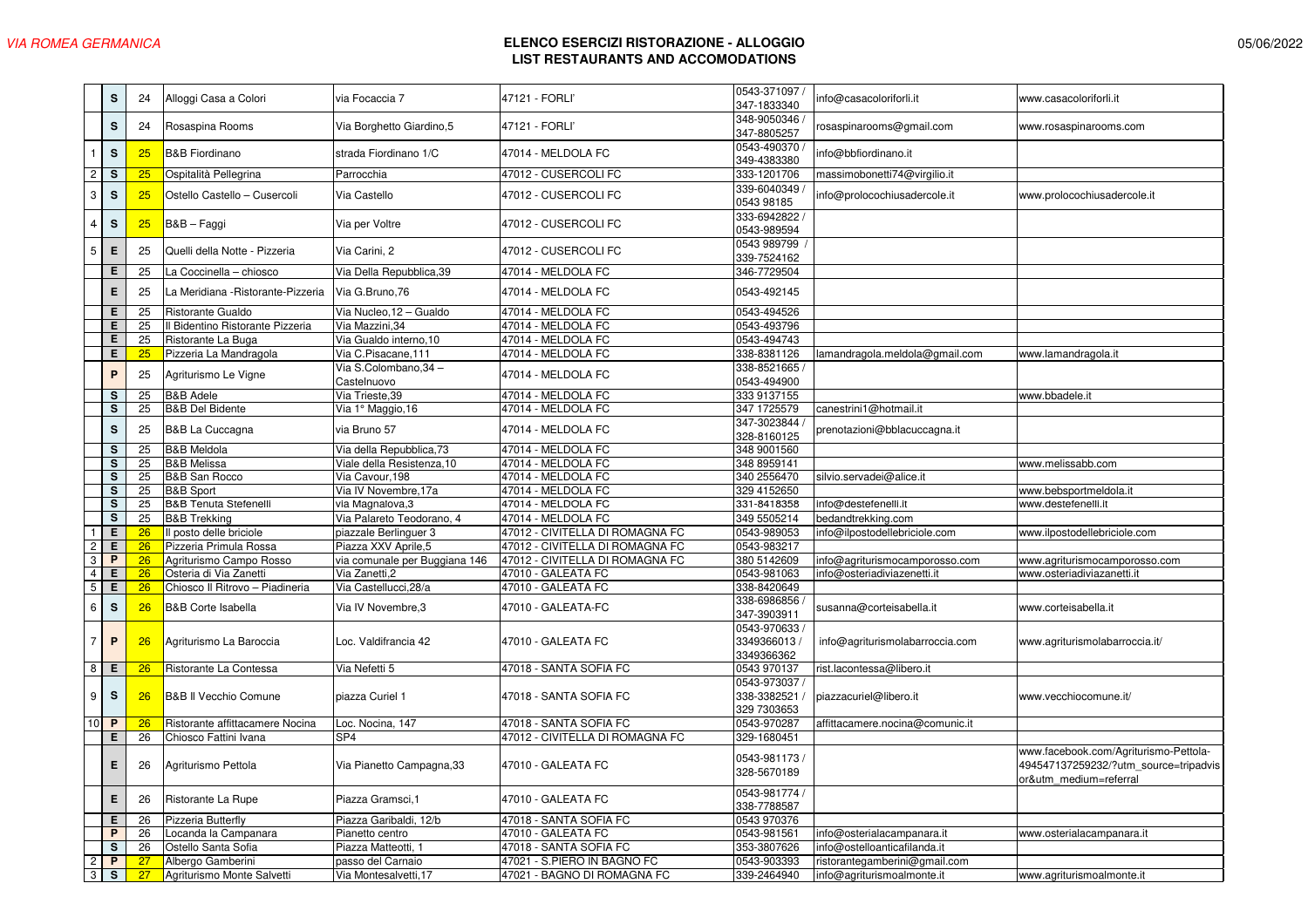| 4 | s            | 27 | Fattoria dell'Autosufficienza                   | Località Paganico              | 47021 - BAGNO DI ROMAGNA                       | 0543-918302<br>335-8137979                                                                  | info@autosufficienza.it                                     | www.autosufficienza.it                                                                      |
|---|--------------|----|-------------------------------------------------|--------------------------------|------------------------------------------------|---------------------------------------------------------------------------------------------|-------------------------------------------------------------|---------------------------------------------------------------------------------------------|
| 6 | s            | 27 | Agriturismo B&B Casenuove                       | Loc. Casenuove                 | 47021 - S.PIERO IN BAGNO FC                    | 349-1396595                                                                                 | patriziasampaoli@gmail.com                                  | www.casenuoveagriturismo.it                                                                 |
| 8 | P            | 27 | Hotel Roma                                      | Via Manin, 3                   | 47021 - BAGNO DI ROMAGNA FC                    | 0543-911021                                                                                 | info@romabagnodiromagna.com                                 | www.romabagnodiromagna.com                                                                  |
|   | c            | 27 | Camping Alto Savio                              | SP43, 37                       | 47021 - BAGNO DI ROMAGNA FC                    | 0543 1750478<br>391 4994234                                                                 | altosaviocamping@gmail.com                                  | www.campingaltosavio.com                                                                    |
|   | Е            | 27 | Ristorante Alto Savio                           | Via Battistini, 74             | 47021 - SAN PIERO IN BAGNO                     | 0543-903397                                                                                 |                                                             | www.altoesavio.it                                                                           |
|   | P            | 27 | Agriturismo S.Uberto                            | Via S.Maria di S.Uberto, 116   | 47018 - SANTA SOFIA FC                         | 0543-996039                                                                                 | santesil@tin.it                                             |                                                                                             |
|   | P            | 27 | Agriturismo Le Gualchiere                       | Loc. Le Gualchiere             | 47021 - BAGNO DI ROMAGNA FC                    | 338-3782486<br>0543-911119                                                                  | info@legualchiere.com                                       | www.legualchiere.com                                                                        |
|   | P            | 27 | Hotel Roseo Euroterme                           | Via Lungosavio, 2              | 47021 - BAGNO DI ROMAGNA FC                    | 0543-911414                                                                                 | nfo@euroterme.com                                           | www.euroterme.com                                                                           |
|   | s            | 27 | Agriturismo Terrazza sul Parco                  | Via Montegranelli-Carnaio 14/A | 47021 - BAGNO DI ROMAGNA FC                    | 0543-903355<br>333-4806278                                                                  | nfo@terrazzasulparco.it                                     | www.terrazzasulparco.it                                                                     |
|   | P            | 28 | Rifugio del Lupo                                | Loc. Fonte al Trogo            | 52010 - BIFORCO-CHIUSI DELLA VERNA AR          | 0575-1840614 /<br>338-5807218 /<br>338-4963403                                              | rifugiodellupo1@gmail.com                                   | www.rifugiodellupo.it                                                                       |
| 2 | P            | 28 | Agriturismo Le Gualanciole                      | Loc. Le Gualanciole, 141       | 52036 - VALSAVIGNONE-PIEVE SANTO<br>STEFANO-AR | 333-9112789                                                                                 | legualanciole@gmail.com                                     | www.agriturismo.it/it/agriturismi/toscana/ar<br>ezzo/LeGualanciole-<br>0641246/index.html?g |
| 3 | P            | 28 | Ospitalità povera in parrocchia-<br>Corezzo     |                                | 52010 - COREZZO-CHIUSI DELLA VERNA AF          | 346-4195690<br>(Fani Gloria);<br>348-4409009<br>(Daiana); 338-<br>3027194 (Sirio<br>Farini) | info@corezzo.it                                             | www.corezzo.it                                                                              |
| a | P            | 28 | Rifugio "Casa Santicchio"                       | loc.Casa Santicchio,15         | 52010 - CHIUSI DELLA VERNA AR                  | 0575-1787586                                                                                | info@santicchio.org                                         | www.santicchio.org                                                                          |
|   | c            | 28 | Camping La Verna                                | Localita' Vezzano              | 52010 - CHIUSI DELLA VERNA AR                  | 0575 532121                                                                                 | info@campinglaverna.it                                      | www.campinglaverna.it                                                                       |
|   | P            | 28 | Albergo La Foresta (variante per<br>ciclisti)   | Via Nazionale, 13              | 52010 - BADIA PRATAGLIA - POPPI AR             | 0575-559009<br>339-6197427                                                                  | info@albergolaforesta.eu                                    | www.albergolaforesta.eu                                                                     |
|   | P            | 28 | Albergo La Verna                                | La Beccia de La Verna          | 52010 - CHIUSI DELLA VERNA AR                  | 0575-532129                                                                                 | info@albergolaverna.com                                     |                                                                                             |
|   | P            | 28 | -ocanda del buon cammino -<br>Hotel da Giovanna | via san Francesco 33           | 52010 - CHIUSI DELLA VERNA AR                  | 0575 599378<br>3355616917                                                                   | nfo@dagiovannahotel.com                                     | www.dagiovannahotel.com                                                                     |
|   | P            | 28 | Santuario Francescano La Verna                  | Via del Santuario, 45          | 52010 - CHIUSI DELLA VERNA AR                  | 0575 5341                                                                                   | santuarioverna@gmail.com                                    | www.laverna.it                                                                              |
|   | s            | 28 | Bivacco autogestito                             | Loc. Nasseto                   | 47021 - BAGNO DI ROMAGNA FC                    | 0543-900711                                                                                 |                                                             |                                                                                             |
|   | Е            | 29 | Ristorante II Sogno di Francesca                | Via Arrigucci, 21              | 52010 - CHITIGNANO AR                          | 0575-454541<br>333-738 7777                                                                 |                                                             | www.facebook.com/IISognodiFrancesca/                                                        |
|   | Е            | 29 | Agriturismo Sommo di Banzena                    | Loc. Banzena                   | 52011 - BIBBIENA AR                            | 339-4573603                                                                                 | tamarabiagioni@libero.it                                    |                                                                                             |
|   | $\mathsf{P}$ | 29 | Castello Ubertini di Chitignano                 | Via Castello                   | 52010 - CHITIGNANO AR                          | 339-5276046                                                                                 | devivopaint@libero.it                                       |                                                                                             |
|   | P            | 29 | Pensione "Docciola"                             | Via Belardi, 6                 | 52010 - CHITIGNANO AR                          | 0575-596714                                                                                 | nfo@hotelristorantedocciola.com;<br>luciovaleri@virgilio.it | www.hotelristorantedocciola.com                                                             |
|   | s            | 29 | Casa Privata Uwe Shott                          | Loc. Moscaio, 38A              | 52011 - BIBBIENA AR                            | 0575-536250                                                                                 | uwemoscaio@libero.it                                        |                                                                                             |
|   | Е            | 30 | La Bottega da Mario                             | San Martino Sopr'Arno,31       | 52010 - CAPOLONA AR                            | 347-9703448                                                                                 | debora74t@gmail.com                                         |                                                                                             |
|   | P            | 30 | Azienda Agrituristica Baciano                   | via Stefanucci, 33             | 52010 - CAPOLONA AR                            | 347-7767181<br>348-7002503                                                                  | nfo@baciano.it                                              |                                                                                             |
|   | $\mathsf{P}$ | 30 | Albergo "La Corte dell'Oca"                     | Viale Europa, 16               | 52010 - SUBBIANO AR                            | 0575-421336                                                                                 | nfo@cortedelloca.it                                         | www.cortedelloca.it                                                                         |
|   | P            | 30 | Albergo Ristorante Chenno                       | via Don Boschi 31              | 52010 - SUBBIANO AR                            | 0575-488002                                                                                 | info@chennoristorante.it.                                   | www.chennoristorante.it                                                                     |
|   | P            | 30 | Fattoria II Trebbio                             | Loc. Poggio d'Acona            | 52010 - SUBBIANO AR                            | 0575-487252 /<br>347-3888754                                                                | stelladeltrebbio@tin.it                                     | www.fattoriailtrebbio.it                                                                    |
|   | s            | 30 | Agriturismo La Villa                            | Loc. La Villa 49c              | 52010 - SUBBIANO AR                            | 0575-420440 /<br>349-7167172                                                                | lavilla.agriturismo@gmail.com                               | www.tuscanytoday.it                                                                         |
|   | s            | 30 | Casa Vacanze Terrossoli                         | Loc. San Martino Sopr'Arno 311 | 52010 - CAPOLONA AR                            | 0575-488952<br>338-7204443                                                                  | casavacanzeterrossoli@gmail.com                             |                                                                                             |
|   | s            | 31 | A Piede Libero                                  | Loc. S.Marco Villalba 8        | 52100 - AREZZO                                 | 328 6216604                                                                                 | italservicear@gmail.com                                     |                                                                                             |
|   | Е            | 31 | Antica Osteria L'Agania                         | via Mazzini, 10                | 52100 - AREZZO                                 | 0575 295381<br>0575 300205                                                                  | info@agania.com                                             | www.agania.it                                                                               |
|   | P            | 31 | Hotel L'Aretino                                 | via Madonna del Prato 83       | 52100 - AREZZO                                 | 0575-294003                                                                                 | hotelaretino@gmail.com                                      | www.hotelaretino.it                                                                         |
|   |              |    |                                                 |                                |                                                |                                                                                             |                                                             |                                                                                             |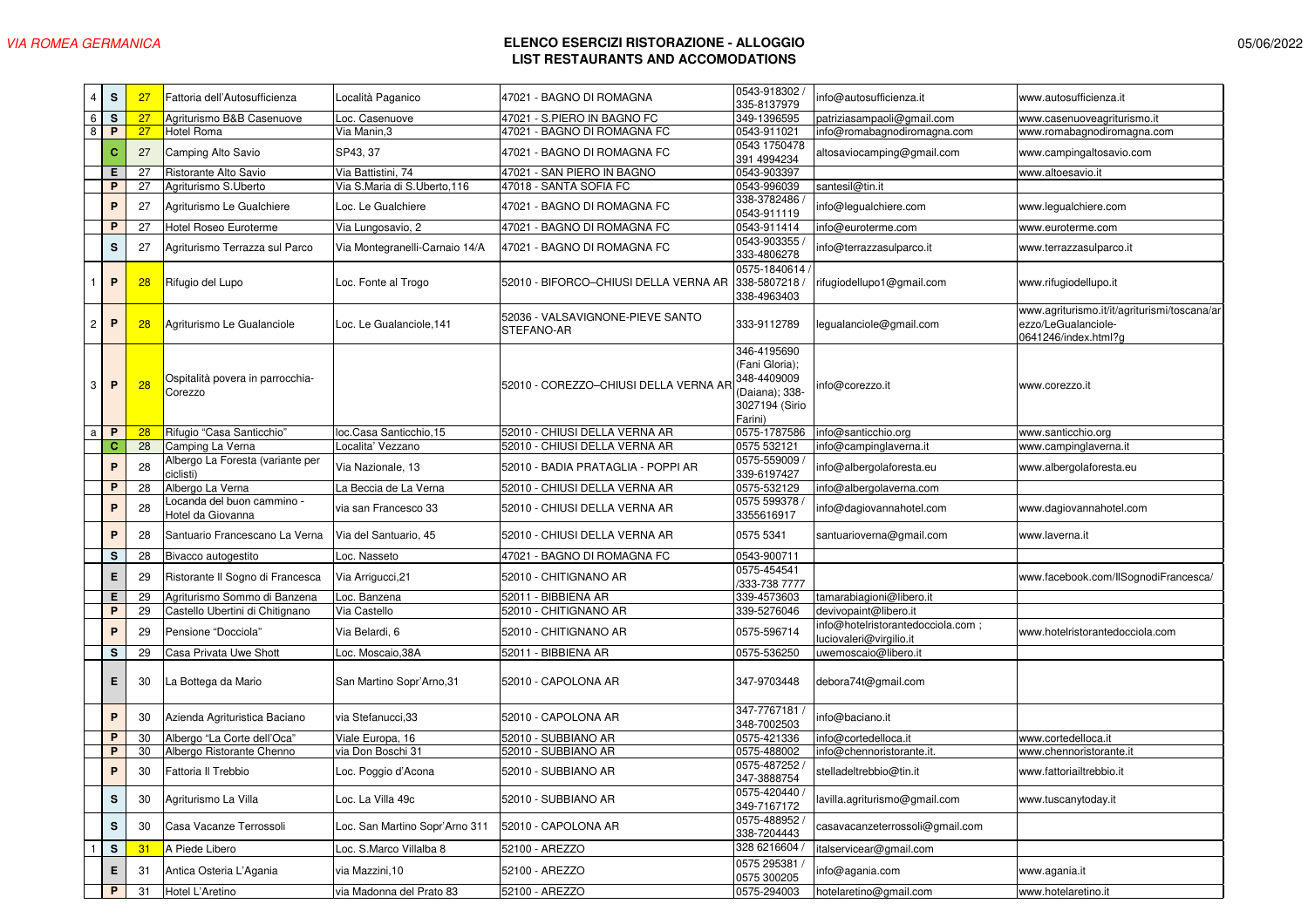|                         | P            | 31 | Rifugio del Viandante                                              | via S.Domenico, 58                             | 52100 - AREZZO                                   | 0575 27874 -<br>339 3843723                               | info@ilrifugiodelviandante.it                | www.ilrifugiodelviandante.it                                           |
|-------------------------|--------------|----|--------------------------------------------------------------------|------------------------------------------------|--------------------------------------------------|-----------------------------------------------------------|----------------------------------------------|------------------------------------------------------------------------|
|                         | s            | 31 | B&B Arezzo By Cavalli and Co.                                      | via Rossini 18                                 | 52100 - AREZZO                                   | 3496306741                                                | danieli.dini@libero.it                       | www.bbarezzo.it                                                        |
|                         | s            | 31 | Parrocchia San Michele                                             | Piazza San Michele, 11                         | 52100 - AREZZO                                   | 0575 1824579<br>334 3769519<br>333 5997040<br>339 7724286 | centro@arezzogiovani.it                      | www.arezzogiovani.it                                                   |
|                         | s            | 31 | <b>B&amp;B Cameracaffè</b>                                         | via Guido Monaco 92                            | 52100 - AREZZO                                   | 0575-403571 /<br>347-0324405<br>392-5911326               | info@cameracaffe.it                          |                                                                        |
|                         | s            | 31 | Locanda San Pier Piccolo                                           | Via Bicchieraia 32                             | 52100 - AREZZO                                   | 0575-20972-<br>3287159552                                 | rancesco.dicostanzo66@gmail.com              | www.locandasanpierpiccolo.it/                                          |
|                         | S            | 31 | Residence Appartamenti Le<br>Corniole                              | viale Michelangelo 142                         | 52100 - AREZZO                                   | 0575-3730214<br>3771255912                                | residencearezzo@gmail.com                    | www.lecorniole.it                                                      |
| $\mathbf{1}$            | P            | 32 | Rifugio "La Sassaia"                                               | Pieve La Sassaia                               | 52040 - RIGUTINO (AR)                            | 340-9812896                                               | gallorobinson@libero.it                      | www.rifugiolasassaia.org                                               |
|                         | c            | 32 | Camping Parco di Lignano                                           | Sassaia 54, Parco di Lignano                   | 52040 - RIGUTINO AR                              | 0575 979446<br>335 5244997                                |                                              | www.campings.net/it/camping-parco-di-<br>ignano-en-rigutino-arezzo.htm |
|                         | s            | 32 | <b>B&amp;B II Melograno</b>                                        | via Trieste 10                                 | 52043 - CASTIGLION FIORENTINO AR                 | 0575-680105 /<br>328-7817212 /<br>347-9540956             | info@lacasinadelmelograno.it                 | www.lacasinadelmelograno.it                                            |
|                         | s            | 32 | B&B La Casa del Frate                                              | via Cavour 59                                  | 52043 - CASTIGLION FIORENTINO AR                 | 0575-658973                                               | casadelfrate2004@libero.it                   | www.lacasadelfrate.it                                                  |
|                         | s            | 32 | Residence Le Santucce                                              | via Trieste, 30                                | 52043 - CASTIGLION FIORENTINO AR                 | 339-4545719                                               | nfo@santucce.com                             | www.santucce.com                                                       |
|                         | P            | 33 | Albergo Ristorante Portole                                         | Loc. Portole, 39 - SP34                        | 52044 - CORTONA AR                               | 335-7871519<br>0575-691008                                | nfo@portole.it                               | www.portole.it                                                         |
| $\overline{c}$          | $\mathbf s$  | 33 | La Sosta del Pellegrino                                            | Strada Provinciale Val di Pierle<br>Metelliano | 52044 - CORTONA AR                               | 0575-080020<br>335-8044466                                | sabatini.piero@alice.it                      |                                                                        |
|                         | s            | 33 | Colori del Sodo                                                    | Loc. Sodo 20                                   | 52044 - CORTONA AR                               | 334 6001347                                               | daniela.grondona@me.com                      |                                                                        |
|                         | s            | 33 | Casa di accoglienza Santa<br>Margherita                            | S.Margherita, 2                                | 52044 - CORTONA AR                               | 349-1811181<br>334-9185689                                | nfo@conventocortona.it                       | www.santamargheritadacortona.com                                       |
|                         | s            | 33 | Congregazione Sorelle dei Poveri<br>di S.Caterina da Siena         | via Santa Margherita, 47                       | 52044 - CORTONA AR                               | 0575-630343                                               | s.caterinacortona@yahoo.it                   |                                                                        |
|                         | s            | 33 | Convento Le Celle - Foretesteria<br>(in autogestione)              | Strada dei Cappuccini, 1                       | 52044 - CORTONA AR                               | 0575-603362                                               |                                              |                                                                        |
|                         | s            | 33 | Foresteria del Monastero della<br>SS.Trinità (monache cistercensi) | via San Niccolò, 2                             | 52044 - CORTONA AR                               | 0575-603345                                               | uciana.monastero@gmail.com                   |                                                                        |
|                         | $\mathbf s$  | 33 | Hotel Sabrina                                                      | Via Roma 37                                    | 52044 - CORTONA AR                               | 0575-630397                                               | nfo@hotelsabrinacortona.it                   | www.hotelsabrinacortona.it                                             |
| $\mathbf{1}$            | S            | 34 | <b>B&amp;B Casa Lauretana</b>                                      | Via Giorgi, 5                                  | 06061 - PETRIGNANO DI CASTIGLIONE DEL<br>LAGO PG | 338-7212390                                               | nfo@casalauretana.com                        | www.casalauretana.com                                                  |
| $\overline{\mathbf{c}}$ | $\mathsf{P}$ | 34 | Azienda Agricola "Romitorio"                                       | Viale Milano                                   | 06061 - POZZUOLO DI CASTIGLIONE DEL<br>LAGO PG   | 075-959452<br>347-7518587                                 | posta@romitorio.com                          | www.romitorio.com                                                      |
|                         | c            | 34 | Camping Listro                                                     | Via Lungolago, 9                               | 06061 - CASTIGLIONE DEL LAGO PG                  | 075 951193                                                | istro@listro.it                              | www.listro.it                                                          |
|                         | c            | 34 | Camping Badiaccia Village                                          | Via Pratovecchio 1                             | 06061 - CASTIGLIONE DEL LAGO PG                  | 075 965 9097<br>335 6189223<br>075 8230103                | nfo@badiaccia.com                            | www.badiaccia.com                                                      |
|                         | $\mathbf{C}$ | 34 | Camping Punta Navaccia                                             | Via Navaccia, 4                                | 06069 - TUORO PG                                 | 075 826357<br>339 2343684<br>333 2941 277                 | nfo@puntanavaccia.it;<br>navaccia@camping.it | www.puntanavaccia.it                                                   |
|                         | P            | 34 | Agriturismo Poste del Chiugi                                       | Via Vocabolo Giorgi 52                         | 06061 - PETRIGNANO- CASTIGLIONE DEL<br>LAGO PG   | 075-9528116                                               | nfo@postedelchiugi.it                        | www.agriturismopostedelchiugi.it/                                      |
|                         | P            | 34 | Locanda Poggioleone                                                | via Indipendenza 116b                          | 06061 - POZZUOLO DI CASTIGLIONE DEL<br>LAGO PG   | 075-959519                                                | nfo@locandapoggioleone.it                    | http://www.locandapoggioleone.it                                       |
|                         | S            | 34 | <b>B&amp;B Gabri</b>                                               | Loc. Riccio 47                                 | 52044 - CORTONA AR                               | 334-5698549                                               | m.stablum@inwind.it                          | www.mstablu1.wixsite.com/bebgabri                                      |
|                         | s            | 34 | <b>B&amp;B Pupa</b>                                                | Loc. Riccio di Ossaia                          | 52044 - CORTONA AR                               | 0575-67663<br>339-5444682                                 |                                              |                                                                        |
|                         | s            | 34 | Hotel Aganoor                                                      | via Vittorio Emanuele 91                       | 06060 - CASTIGLIONE DEL LAGO PG                  | 075-953837                                                | nfo@hotelaganoor.it                          | www.hotelaganoor.it                                                    |
|                         | s            | 34 | Agriturismo la Terra                                               | via di Petrignano 2 Valiano                    | 53045 - MONTEPULCIANO SI                         | 348 2301275                                               | nfo@agriturmolaterra.it                      | www.agriturismolaterra.it                                              |
|                         | s            | 34 | <b>B&amp;B La Pievaccia</b>                                        | Cozzano 34                                     | 06061 - CASTIGLIONE DEL LAGO - PG                | 338 1447381                                               | mariavittoriar@gmail.com                     |                                                                        |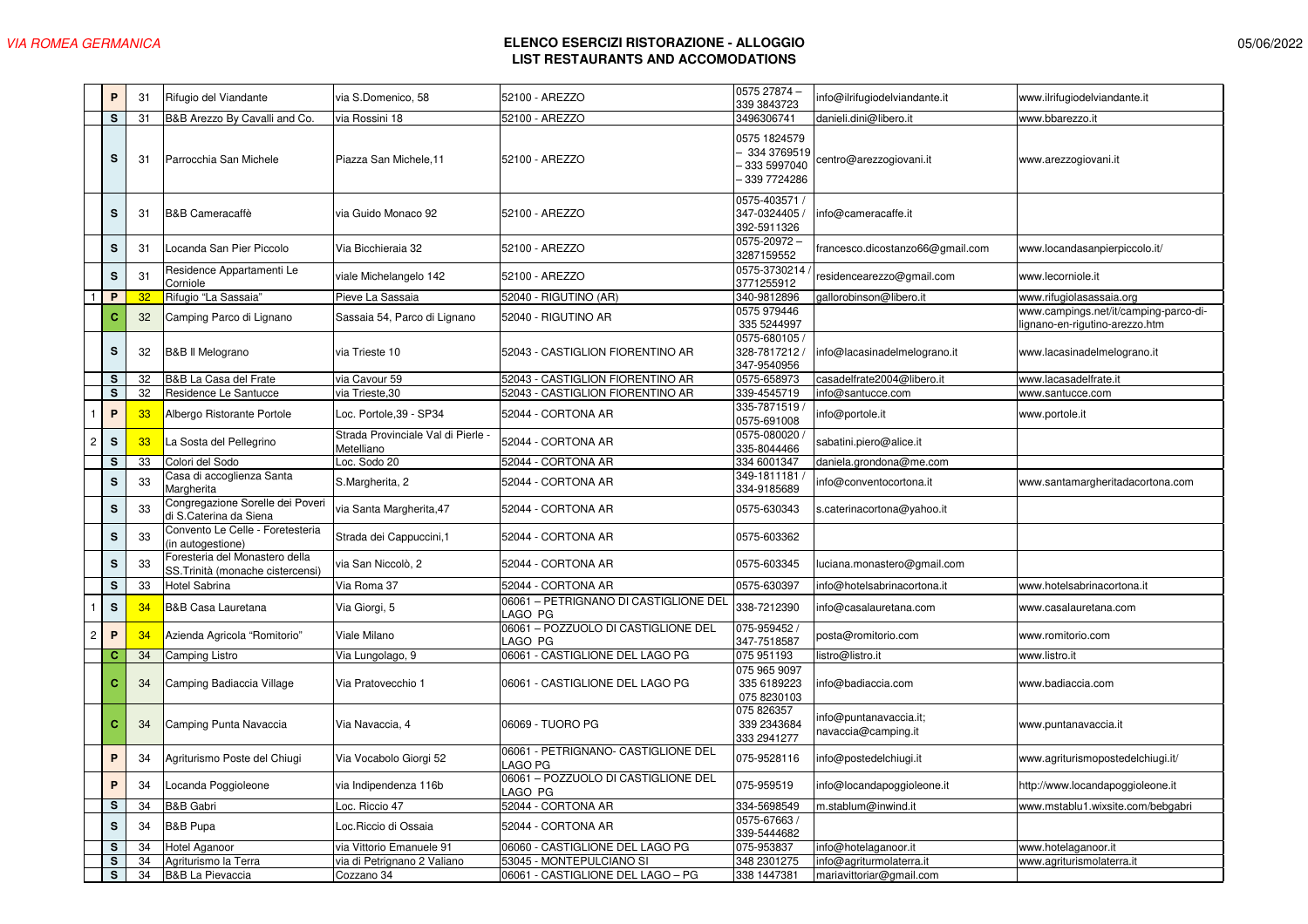|                         | P                       | 35 | Agriturismo Poderaccio Alto                     | Via Poderaccio Alto.16                | 06060 - PACIANO PG                   | 075 9001029 /<br>348 4664618 /<br>334 1153273        | info@poderaccioalto.it                                            | www.poderaccioalto.it                            |
|-------------------------|-------------------------|----|-------------------------------------------------|---------------------------------------|--------------------------------------|------------------------------------------------------|-------------------------------------------------------------------|--------------------------------------------------|
| $\overline{c}$          | P                       | 35 | Albergo "Il Casale"                             | Via Cerreto, 50                       | 06060 - PACIANO – PG                 | 075-830465;<br>348-3018414                           | info@ristoranteilcasale.it;<br>ristoranteilcasale@hotmail.com     | www.ristoranteilcasale.it                        |
|                         | P                       | 35 | Agriturismo La Terrazza                         | ocalità Cantagallina Bassa 3/A        | 06061 - CASTIGLIONE DEL LAGO - PG    | 075-837326                                           | papalini66@libero.it                                              |                                                  |
|                         | s                       | 35 | Appartamenti Tenuta Badia 99                    | via degli Etruschi 39                 | 06060 - PACIANO - PG                 | 075-830166                                           | info@vacanzeideali.it                                             |                                                  |
|                         | $\overline{\mathbf{s}}$ | 35 | B&B Galletto di Marzo                           | Loc. vocabolo Casella II 127          | 06060 - PACIANO - PG                 | 349-0803800                                          | gallettodimarzo@hotmail.it                                        | www.casalegallettodimarzo.it                     |
|                         |                         |    |                                                 |                                       |                                      |                                                      |                                                                   |                                                  |
|                         | $\mathsf{s}$            | 36 | Ostello San Donato                              | Pieve S.Donato                        | 06062 - CITTA' DELLA PIEVE PG        | 0578-294084<br>339-2831258                           | ostellosandonato@virgilio.it                                      | www.ostellosandonato.it                          |
|                         | P                       | 36 | Agriturismo Valdilucciole                       | Loc. Casaltondo                       | 06062 - CITTA' DELLA PIEVE PG        | 347-4977390 /<br>333-3854208<br>0578-294554          | info@valdilucciole.com                                            | www.valdilucciole.com                            |
|                         | s                       | 36 | Albergo Ristorante il Pozzetto                  | via Stradone 178 Moiano               | 06062 - CITTA' DELLA PIEVE PG        | 0578-294598                                          | italuca@alice.it                                                  | www.ristoranteilpozzetto.it                      |
|                         | s                       | 36 | B&B La Casa del Sarto                           | via Case Basse 27                     | 06062 - CITTA' DELLA PIEVE PG        | 338-2417768                                          | b.blacasadelsarto@gmail.com                                       | www.lacasadelsarto.com                           |
|                         | s                       | 36 | <b>B&amp;B La Vecchia Tenenza</b>               | piazza Matteotti 3A                   | 06062 - CITTA' DELLA PIEVE PG        | 340-8491076                                          | info@lavecchiatenenza.it                                          | www.lavecchiatenenza.it                          |
|                         | E                       | 37 | Ristorante La Gumera                            | Via Sottofossi Vecchio, 3             | 05016 - FICULLE TR                   | 349-3884941                                          | metallicaficulle@gmail.com                                        |                                                  |
| $\overline{c}$          | $\mathbf s$             | 37 | Casa Vacanza II Gufo e Le<br>Rondini            | via Castelmaggiore, 2                 | 05016 - FICULLE TR                   | 347-1004122                                          | guglielmina.bambini@gmail.com                                     |                                                  |
|                         | Е                       | 37 | Trattoria Mennula                               | Piazzale della Stazione, 2            | 05015 - FABRO - TR                   | 0763-832493 /<br>320-9740601 /<br>329-2089802        | cirobaiardi@libero.it                                             |                                                  |
|                         | Е                       | 37 | Pizzeria Ristorante Le Fontane                  | Via delle Fontane, 11                 | 05016 - FICULLE TR                   | 0763-86512 -<br>340-8512245                          |                                                                   |                                                  |
|                         | Е                       | 37 | Circolo Ricreativo Vecchio<br>Frantoio          | via Botanica 21 Loc. Fosso<br>Colonna | 05017- MONTELEONE D'ORVIETO TR       | 0763-835278<br>/342-3958273 /<br>338-8736205         | info@circolovecchiofrantoio.it                                    | www.circolovecchiofrantoio.it                    |
|                         | s                       | 37 | Affittacamere Fratini                           | piaggia Cola di Rienzo, 53            | 05016 - FICULLE TR                   | 377-2464575<br>329-1158901                           | camere.fratini@libero.it                                          |                                                  |
|                         | s                       | 37 | Hotel II Focolare                               | Contrada della Stazione, 57           | 05015 FABRO SCALO TR                 | 0763-832482<br>0763-832483                           | info@hoteilfocolare.it                                            | www.hotelilfocolare.com                          |
|                         | s                       | 37 | Affittacamere Relax                             | Corso della Rinascita, 46             | 05016 - FICULLE TR                   | 328-4921620                                          | mariarosapg2@gmail.com                                            |                                                  |
|                         | P                       | 38 | Hotel "Oasi dei Discepoli"                      | Via Piave, 12 - Sferracavallo         | 05018 - ORVIETO TR                   | 0763-342754                                          | oasideidiscepoli.orvieto@gmail.com                                | www.hoteloasideidiscepoli.it                     |
| $\overline{c}$          | S                       | 38 | Struttura Cattolica - Istituto San<br>Lodovico  | Piazza De Ranieri, 5                  | 05018 - ORVIETO TR                   | 0763-341739                                          | s.lodovico@orvietonet.it;<br>infotiscali@monasterosanlodovico.it; | www.monasterosanlodovico.it                      |
|                         | Е                       | 38 | Ristorante Le Querce                            | Via Scalo Merci, 6                    | 05011 - ALLERONA SCALO TR            | 0763-624012<br>320-2477069                           | lequerceallerona@gmail.com                                        | www.facebook.com/ristorantelequercealler<br>ona/ |
|                         | Е                       | 38 | Ristorante II Malandrino                        | via Garibaldi, 20                     | 05018 - ORVIETO TR                   | 328-9727472<br>0763-344315                           | fegatinoclandestino@gmail.com,<br>ilmalandrinoface@gmail.com      | www.facebook.com/MalandrinoBistro/               |
|                         | P                       | 38 | Agriturismo Cioccoleta                          | .oc. Bardano,34                       | 05018 - ORVIETO TR                   | 0763-316011<br>3498609780                            | info@cioccoleta.it                                                | www.cioccoleta.it                                |
|                         | s                       | 38 | <b>B&amp;B Michelangeli</b>                     | Via Saracinelli, 22                   | 05018 - ORVIETO TR                   | 0763-393862<br>347-0890349                           | _michelangeli@alice.it                                            | http://www.bbmichelangeli.com/                   |
|                         | s                       | 38 | Casa Vacanze Suore Domenicane Via del Popolo, 1 |                                       | 05018 - ORVIETO TR                   | 0763-342910                                          | istitutosansalvatore@gmail.com                                    | www.istitutosansalvatore.it                      |
|                         | s                       | 39 | <b>B&amp;B Casa delle Erbe</b>                  | via Cunicchio, 30                     | 05010 - PORANO TR                    | 0763-374277<br>338-8845499                           | maurazamola@gmail.com                                             |                                                  |
| $\overline{\mathbf{c}}$ | S                       | 39 | A casa di Anna                                  | Via Matteoti, 51                      | 01022 - BAGNOREGIO - VT              | 347-0463374 <i>/</i><br>333-8723739 /<br>0761-792930 | annamariagentili1957@gmail.com                                    |                                                  |
| 3                       | $\mathbf s$             | 39 | B&B La Loggetta                                 | Via Roma 33                           | 01022 - BAGNOREGIO - VT              | 0761-792328<br>333 6815546                           | laloggettabagnoregio@gmail.com                                    | www.laloggetta.vt.it                             |
| $\overline{4}$          | s                       | 39 | Castello di Sermugnano                          | Via Santo Spirito, 2                  | 01024 - CASTIGLIONE IN TEVERINA - VT | 327-7094971                                          | lcastellodisermugnano@gmail.com                                   | www.ilcastellodisermugnano.weebly.com            |
|                         | Е                       | 39 | La Taverna                                      | Via Nazionale, 1                      | 01020 - LUBRIANO - VT                | 0761-1892568                                         |                                                                   |                                                  |
|                         | P                       | 39 | Palazzo Monaldeschi                             | P.za S. Giobatta, 1                   | 01020 - LUBRIANO - VT                | 0761 780641                                          | info@monaldeschi.it                                               | www.monaldeschi.it                               |
|                         | s                       | 39 | B&b - Da Barbara                                | Via XXV Aprile, 28                    | 01020 - LUBRIANO - VT                | 0761-780421                                          |                                                                   |                                                  |
|                         |                         |    |                                                 |                                       |                                      |                                                      |                                                                   |                                                  |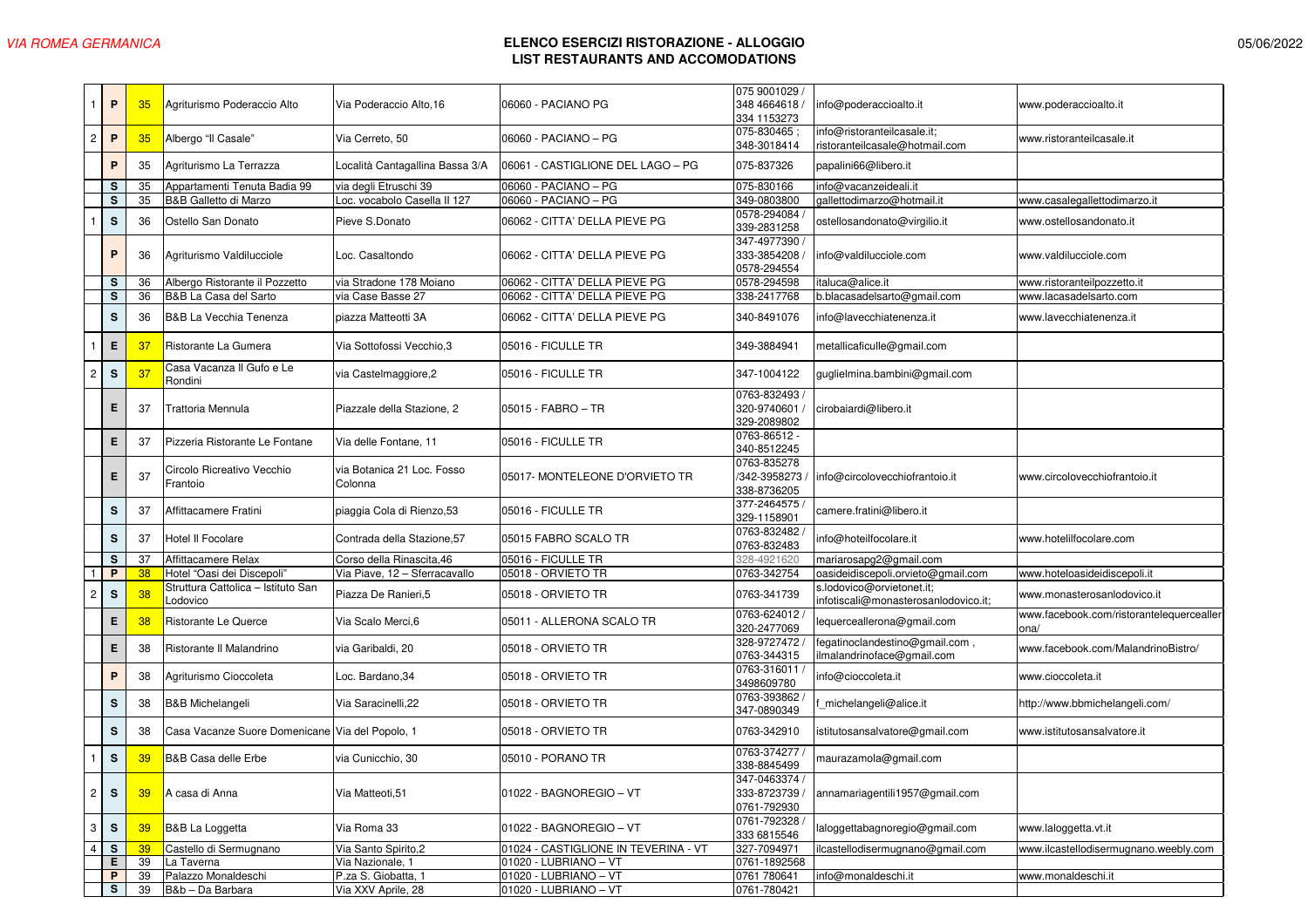|                | s                       | 39 | <b>B&amp;B Antico Molino</b>          | S.Caterina, 18                          | 01020 - LUBRIANO - VT    | 339-8249354                               | anticomolinobb@gmail.com             |                                                          |
|----------------|-------------------------|----|---------------------------------------|-----------------------------------------|--------------------------|-------------------------------------------|--------------------------------------|----------------------------------------------------------|
| -1             | $\mathsf{P}$            | 40 | Hotel Altavilla                       | Via Dante Alighieri, 16/C               | 01027 - MONTEFIASCONE VT | 0761-826414<br>320-7947076                | info@altavillahotel.com              | www.altavillahotel.com                                   |
| $\overline{2}$ | P                       | 40 | Monastero S.Pietro                    | Via Garibaldi, 31                       | 01027 - MONTEFIASCONE VT | 0761-826066                               | benedettineap.mf@gmail.com           | www.monasterosanpietromontefiascone.c                    |
|                | c                       | 40 | Camping Village Lido                  | Via Cassia km.111                       | 01023 - BOLSENA VT       | 0761 799258<br>0761.797048                | nfo@lidocampingvillage.it            | www.lidocampingvillage.it                                |
|                | $\mathbf{C}$            | 40 | Camping Amalasunta                    | Via del Lago, 77                        | 01027 - MONTEFIASCONE VT | 0761 825294<br>345 2394462                | info@campingamalasunta.it            | www.campingamalasunta.it                                 |
|                | $\overline{P}$          | 40 | Hotel Urbano V                        | Corso Cavour 107                        | 01027 - MONTEFIASCONE VT | 0761 831094                               | info@hotelurbano-v.it                | www.hotelurbano-v.it                                     |
|                | $\mathbf s$             | 40 | Convento Capuccini                    | via S. Francesco 2                      | 01027 - MONTEFIASCONE VT | 0761-220761<br>3475900953                 | edybertolo@libero.it                 |                                                          |
|                | $\mathbf{s}$            | 41 | Domus Peregrini                       | Località Paoletti, 3 Pian di<br>Monetto | 01027 - MONTEFIASCONE VT | 338-1838216<br>320-7772586                | mmacolatacoraggio1958@gmail.com      |                                                          |
| $\overline{c}$ | $\mathbf S$             | 41 | Ospitale del Pellegrino               | via San Pellegrino, 49                  | 01100 - VITERBO          | 334-6960175                               | ospitaledelpellegrino@gmail.com      | www.viefrancigene.org/it/resource/accomo<br>dation/4363/ |
|                | P                       | 41 | Ristorante Antica Sosta               | Via Cassia Nord, 33                     | 01100 - VITERBO          | 0761-253077                               | info@agriturismoanticasosta.it       | www.ristoranteanticasosta.it                             |
|                | s                       | 41 | GH L'Incontro Residenza<br>Medioevale | via Incontro 6                          | 01100 - VITERBO          | 339-7664138                               | pirrone-zanon@libero.it              | www.bbincontromedievale.it                               |
|                | s                       | 41 | Via Saffi 103                         | via Saffi 103                           | 01100 - VITERBO          | 339-4926105                               | info@viasaffi103.com                 | www.viasaffi103.com                                      |
|                | $\overline{\mathbf{s}}$ | 41 | <b>B&amp;B Oriente</b>                | Via San Simone, 3                       | 01100 - VITERBO          | 340-0664177                               | info@bborante.it                     |                                                          |
|                | $\mathbf s$             | 41 | Convento Capuccini                    | Via S.Crispino, 6                       | 01100 - VITERBO          | 0761-321945<br>347-5900953                | edybertolo@libero.it                 |                                                          |
|                | P                       | 42 | Hotel Da Benedetta                    | Via Petrarca 4                          | 01019 - VETRALLA VT      | 0761-460093                               | info@albergodabenedetta.it           | www.albergodabenedetta.it                                |
|                | s                       | 42 | AirBnB II Pino Pellegrino             | Strada del Pino, 30                     | 01019 - VETRALLA VT      | 389-5535924<br>339-6080815                | lpinopellegrino@gmail.com            | www.airbnb.co.in/rooms/50801458                          |
|                | Е                       | 42 | Ristorante Da Benedetta               | Via della Pieta, 76                     | 01019 - VETRALLA VT      | 347-6210901                               |                                      |                                                          |
|                | Е                       | 42 | Risto Sulla Via                       | Via Aurelia Bis, 85                     | 01019 - VETRALLA VT      | 347-6807592                               | ristosullavia@gmail.com              |                                                          |
|                | $\mathsf{P}$            | 42 | Monastero Benedettine                 | Strada del Giardino                     | 01019 - VETRALLA VT      | 0761-481519<br>345 0639621                | accoglienza@casareginapacis.com      | www.casareginapacis.com                                  |
|                | $\, {\bf P}$            | 43 | Hotel Capranica                       | Corso Petrarca 46                       | 01012 - CAPRANICA VT     | 0761 660245<br>334 1026162                | info@hotelcapranica.it               | www.hotelcapranica.it                                    |
| $\overline{c}$ | S                       | 43 | Platea Cavour - Casa Vacanze          | Piazza Cavour, 12                       | 01015 - SUTRI VT         | 329-2136615                               | plateacavour@gmail.com               | https://platea-cavour-casa-<br>acanze.business.site/     |
| 3              | ${\bf s}$               | 43 | Casa del Pellegrino                   | Via dei Saturnali 10                    | 01015 - SUTRI VT         | 338 4181886<br>3333447870                 | simonettaproietti65@gmail.com        |                                                          |
|                | P                       | 43 | Hotel Sutrium                         | Piazza San Francesco 1                  | 01015 - SUTRI VT         | 0761 600468                               | info@hotelsutrium.it                 | www.sutriumhotel.it                                      |
|                | $\mathbf S$             | 43 | <b>B&amp;B Monticelli</b>             | Loc. Monticelli 1                       | 01012 - CAPRANICA VT     | 0761 669692                               | info@monticelli-bed-and-breakfast.it | www.monticelli-bed-and-breakfast.it                      |
|                | s                       | 43 | Casa Vacanza Salza                    | via Ronciglione, 38                     | 01015 - SUTRI VT         | 338-8601088                               | diana.salza@gmail.com                |                                                          |
|                | ${\bf s}$               | 43 | Il Seminario                          | Piazza Del Comune 37                    | 01015 - SUTRI VT         | 0761 600751<br>320 3119320                | iginoguidi@libero.it                 | www.ilseminario.altervista.org                           |
|                | $\mathbf s$             | 44 | Casa privata La Campana               | via Roma, 5                             | 01030 - MONTEROSI VT     | 333-3999639<br>3381122297                 | amirri1@alice.it                     |                                                          |
| $\overline{c}$ | s                       | 44 | <b>B&amp;B Case Nel Borgo</b>         | Via S.Andrea.65                         | 00063 - CAMPAGNANO ROMA  | 3316004982<br>3382868402<br>333-3958731   | casenelborgo@casenelborgo.it         | www.casenelborgo.it                                      |
|                | P                       | 44 | Hotel Ristorante Benigni              | Via della Vittoria 13                   | 00063 - CAMPAGNANO ROMA  | 06 9042671                                | info@hotelbenigni.it                 | www.hotelbenigni.it                                      |
|                | S                       | 44 | Oratorio San Giovanni Battista        | Via D.Alighieri, 7                      | 00063 - CAMPAGNANO ROMA  | 06-9041094<br>333-9381576                 | donrenzotamburli@virgilio.it         |                                                          |
|                | c                       | 45 | Camping & Village Seven Hills         | Via Vittorio Trucchi, 10                | 00189 - ROMA             | 06-30362751<br>06-30366044                | info@sevenhills.it                   | www.sevenhills.it                                        |
|                | $\mathbf{C}$            | 45 | Camping Happy Village                 | Via del Prato della Corte, 1915         | 00123 - ROMA             | 06-33614596<br>06-33626401<br>333-1986988 | info@happycamping.net                | www.happycamping.net                                     |
|                | s                       | 45 | <b>B&amp;B Sunseri House</b>          | Via Giannino Traversi, 19               | 00123 - LA STORTA ROMA   | 06-94359143<br>339-1037376<br>333-9655436 | info@sunserihouse.com                | www.sunserihouse.com                                     |
|                | P                       | 45 | Casa Per Ferie - Nostra Signora       | Via Cassia 1826                         | 00123 - LA STORTA ROMA   | 06-30890863                               | info@casanostrasignora.it            | www.diocesiportosantarufina.it                           |